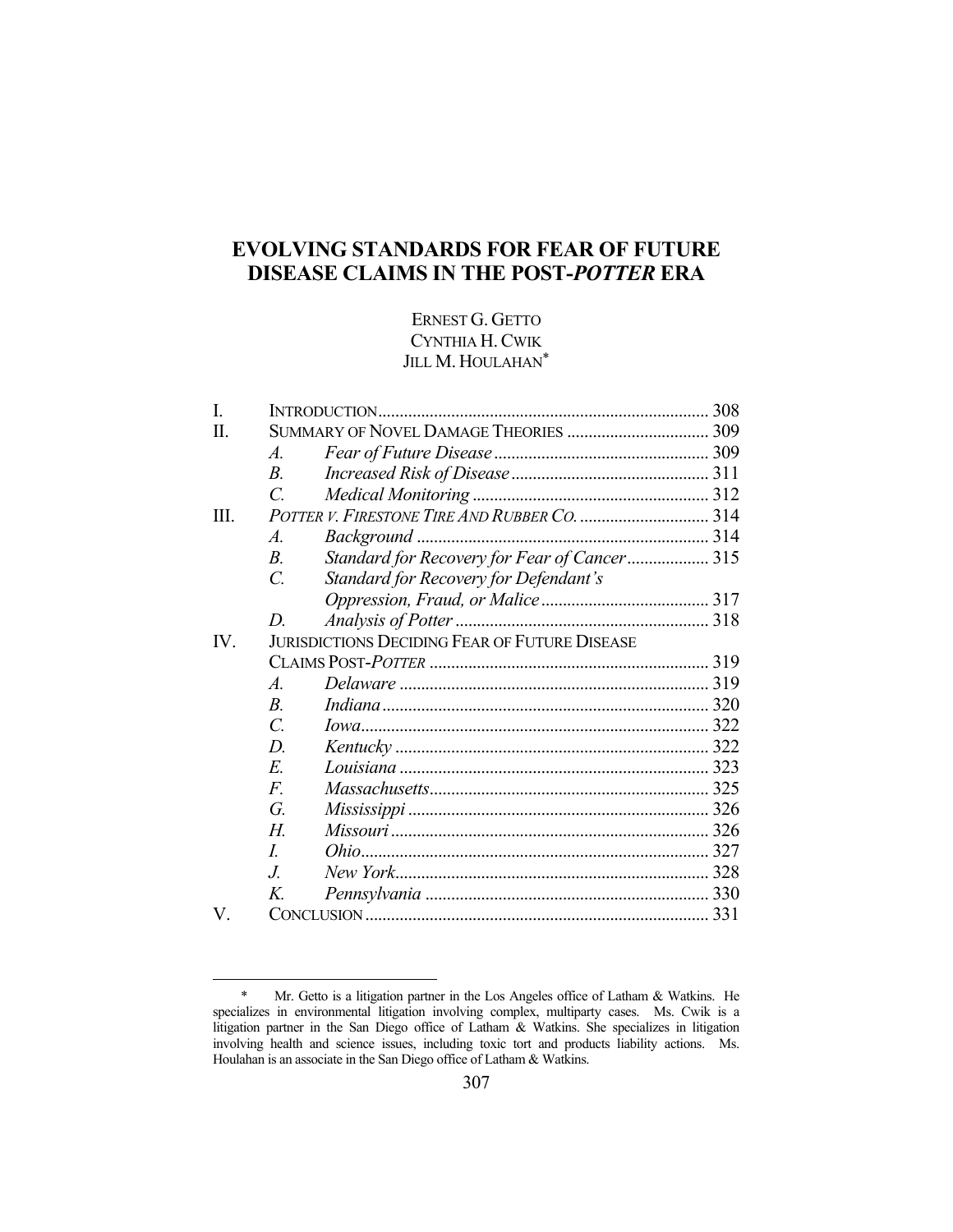#### I. INTRODUCTION

<u>.</u>

 The proliferation of toxic tort litigation in the United States has catapulted new damage theories into the courts. Plaintiffs in these cases often try to recover damages even though they are not able to establish that they have any present injury. In so doing, they often attempt to bring claims that fall into one of three categories: (1) fear of future disease, (2) increased risk of disease, and (3) medical monitoring.

 One difficulty with allowing recovery for these types of claims is that exposure to natural and man-made substances considered at some dose to be toxic, hazardous, carcinogenic or potentially carcinogenic is unavoidable in twentieth century America. To distinguish among these myriad exposures, one must determine whether an individual has received a dose of a specific chemical which is known to cause a perceptible health effect. Dr. Bruce Ames, noted cancer researcher and professor of biochemistry and molecular biology at the University of California at Berkeley, has described the importance of recognizing widespread exposure to, and relative doses from, natural and man-made carcinogens:

> [A]lmost all the world is natural chemical, so it really makes you rethink everything. A cup of coffee is filled with chemicals. They've identified a thousand chemicals in a cup of coffee. But we only found 22 that have been tested in animal cancer tests out of this thousand. And of those, 17 are carcinogens. There are 10 milligrams of known carcinogens in a cup of coffee and that's more carcinogens that you're likely to get from pesticide residues for a year!1

 When plaintiffs are permitted to recover for future illness based on exposure to minute concentrations of chemicals in the environment without establishing a scientific basis that the feared disease is likely to develop, the class of potential plaintiffs can become almost limitless, and the extent of a defendant's liability may far exceed its culpability. In addition, the resulting costs of such litigation can be staggering, and

 <sup>1.</sup> Virginia Postreol, *Of Mice and Men, Finding Cancer's Causes*, REASON, Dec. 1991, at 18 (interview of Bruce N. Ames); *see also* Bruce N. Ames and Lois S. Gold, *Too Many Todent Carcinogens: Mitogenesis Increases Mutagenesis*, 240 SCIENCE 970-71 (1990) ("[H]umans are well buffered against toxicity at low doses from both man-made and natural chemicals .... [H]uman exposure to rodent carcinogens is far more common than generally thought; however, at the low doses of most human exposure . . . the hazards may be much lower than is commonly assumed and will often be zero.").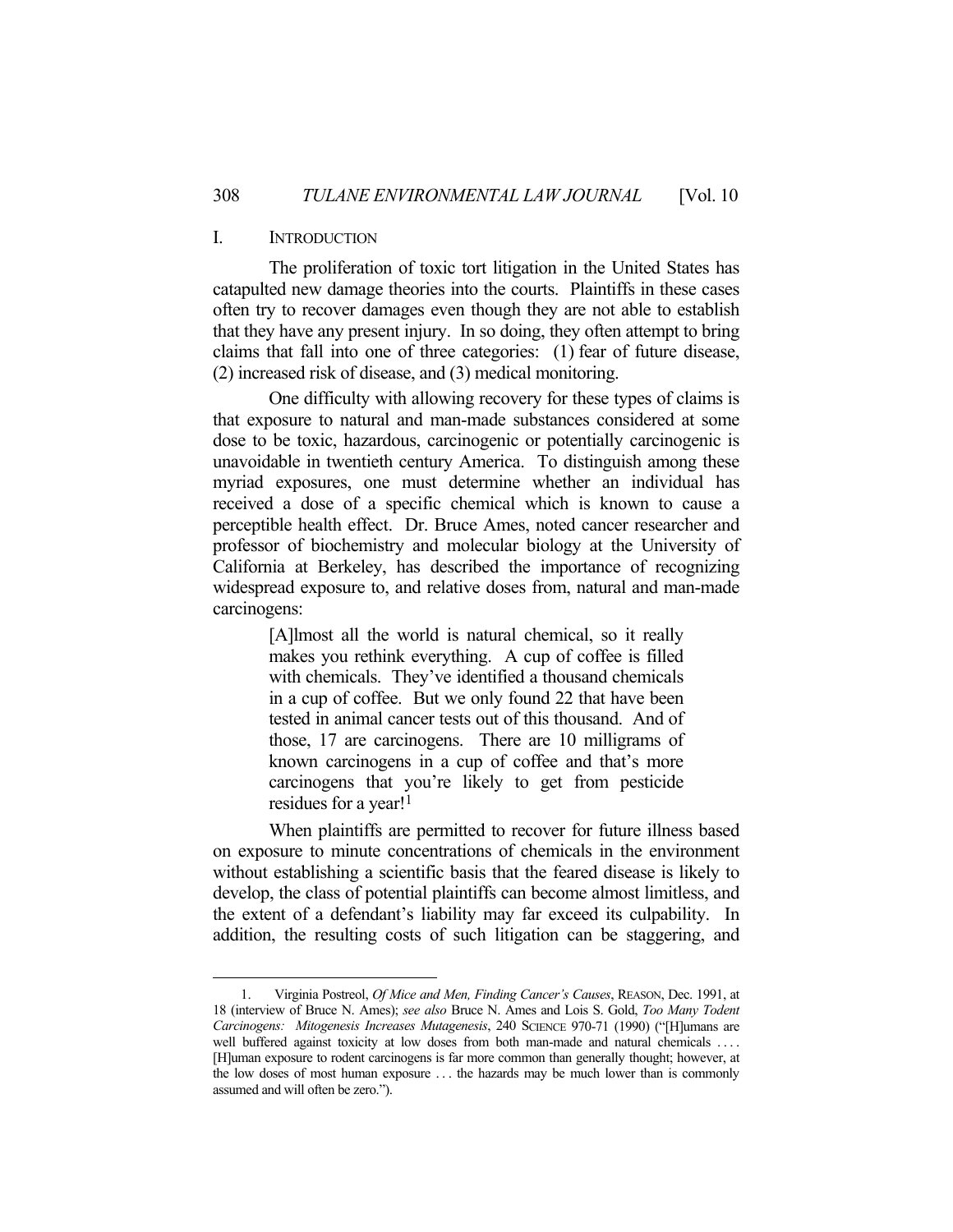society ultimately bears these costs through higher prices of products and higher costs of insurance. Thus, appropriate, scientifically-based standards of proof for this type of action are critical.

 The California Supreme Court issued an important decision concerning claims for fear of future disease in 1993, in *Potter v. Firestone Tire and Rubber Co.*2 Commentators called the decision a potential "landmark" or "seminal" case and generally agreed on its importance.3 This Article will discuss fear of cancer as one of several relatively new theories of damage recovery in toxic tort actions. Part I will give the general background on three relatively new damage theories. Part II will discuss the *Potter* decision, and Part III will examine whether courts across the country are following *Potter* as they issue decisions in fear of future disease cases.4

#### II. SUMMARY OF NOVEL DAMAGE THEORIES

#### *A. Fear of Future Disease*

 Claims involving fear of future disease constitute a subset of emotional distress claims.<sup>5</sup> Although fear of future disease claims include claims for both intentional and negligent infliction of emotional distress, this Article will focus on fear of future disease claims in the negligence context.6

 <sup>2. 6</sup> Cal. 4th 965 (1993).

 <sup>3.</sup> *See, e.g.*, Eric Scott Fisher, *Potter v. Firestone and the Infliction of Emotional Distress*, 30 TORT & INS. L.J. 1071, 1084-85 (1995) ("Fear of cancer claims involve intense emotional concerns, yet they also present enormous societal ramifications. *Potter* is significant because it provides the necessary judicial balancing between these competing concerns. . . . Although some plaintiffs may be foreclosed from recovery by the *Potter* analysis, it represents an optimal model for fear of cancer cases . . . *Potter* may be the solution."); *See also* Tamsen Douglass Love, *Deterring Irresponsible Use and Disposal of Toxic Substances: The Case for Legislative Recognition of Increased Risk Causes of Action*, 49 VAND. L. Rev. 789, 808 (1996) ("If increased risk were explicitly recognized as the injury underlying the fear of future disease claims, many of these inconsistencies could be reduced. In *Potter*, the Supreme Court of California made an important move in this direction.") (footnote omitted); Richard H. Krochock & Mark A. Solheim, *Psychological Damages From Toxic Substances: Problems and Solution*, 60 DEF. COUNS. J. 80, 83 (1993) ("*Potter v. Firestone Tire and Rubber Co.* is a potential landmark decision in its impact on future toxic exposure emotional distress claims.").

 <sup>4.</sup> California courts continue to follow *Potter*. *See, e.g.*, *Macy's California Inc. v. Superior Ct.,* 48 Cal. Rptr. 2d 496 (Cal. Ct. App. 1995) (explicitly applying the *Potter* test to a cause of action for fear of AIDS).

 <sup>5.</sup> *See* Terry Morehead Dworkin, *Fear of Disease and Delayed Manifestation Injuries: A Solution or a Pandora's Box*, 53 FORDHAM L.REV. 527, 570-71 (1984) (discussing the evolution of fear of future disease claims).

 <sup>6.</sup> This Article will focus primarily, and almost exclusively, on fear of cancer cases. In particular, the issue of fear of AIDS is beyond the scope of this article. Fear of AIDS is developing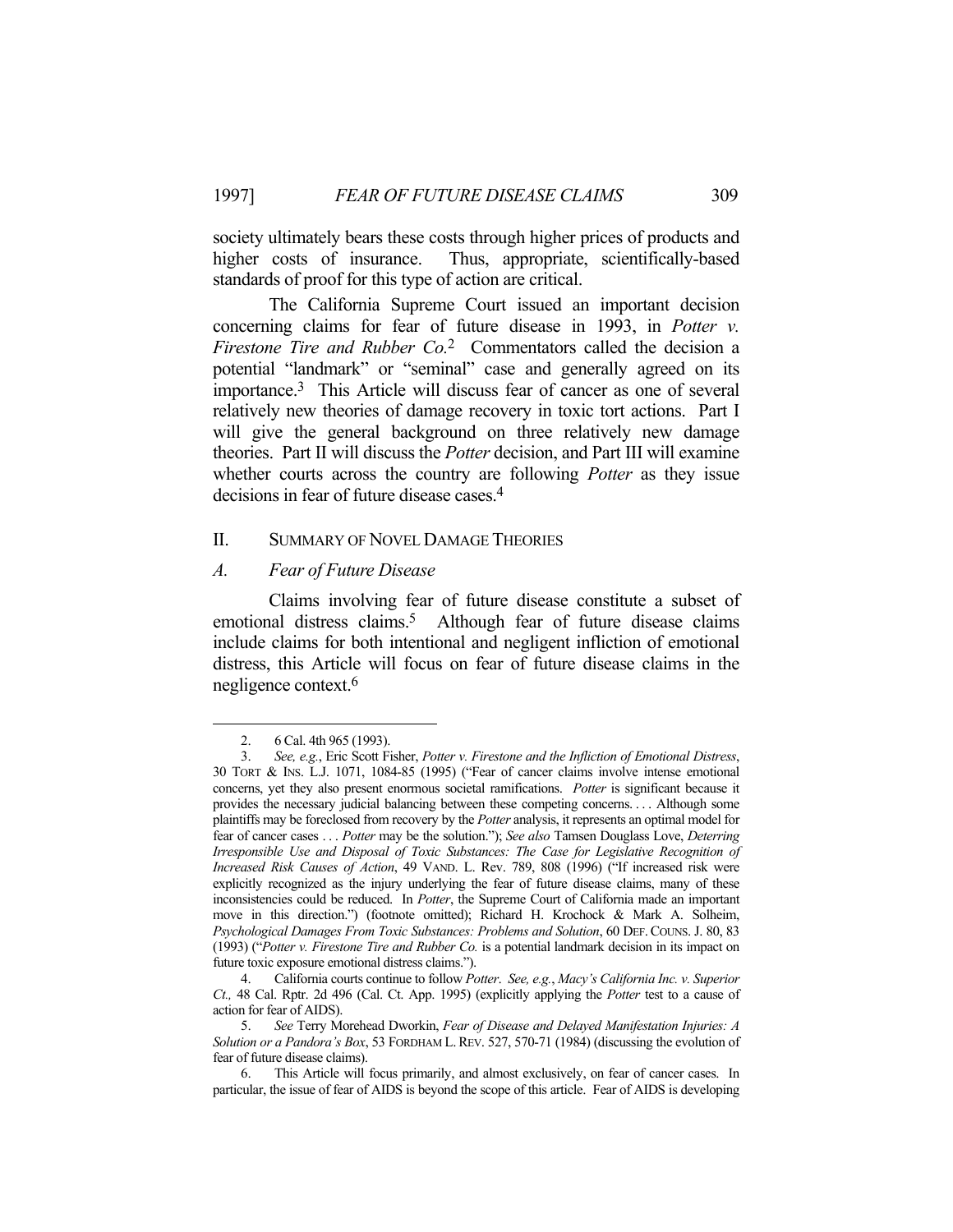In order to thwart a potential flood of fraudulent claims for negligent infliction of emotional distress, courts have, since the inception of the cause of action, required corroborating evidence of the alleged mental anguish.7 Traditionally, the required corroborating evidence consisted of an independent physical injury that caused the emotional distress.8 In such cases, the emotional distress is parasitic to the host claim for negligently inflicted physical injuries.<sup>9</sup> More recently, many courts have employed a variant of the physical injury test by requiring evidence of either a physical injury which caused the emotional distress or evidence that the emotional distress has manifested itself in physical symptoms.<sup>10</sup>

 A minority of states have abolished the physical injury requirement altogether.<sup>11</sup> In lieu of the physical injury requirement, these jurisdictions limit emotional distress causes of action by applying one of a number of objective "reasonableness" tests that vary significantly in their stringency.12 For example, while some jurisdictions find that a fear

 9. *See* Payton v. Abbott Labs, 437 N.E.2d 171, 176 (Mass. 1982) (explaining the history of negligent infliction of emotional distress).

10. *See, e.g.*, Barnhill v. Davis, 300 N.W.2d 104, 107-08 (Iowa 1981).

 12. *See* Richard K. Vanik, *Emotional Distress For Fear of Exposure to AIDS: An Infection Headed for Texas*, 32 HOUS.L.REV. 1451, 1469 (1996). Vanik Notes that

> [j]urisdictions have applied a spectrum of standards to the reasonableness of fearing a future disease. At the least restrictive end of the spectrum lie Pennsylvania and Maryland, which have allowed recovery even when there is

along a parallel track with fear of cancer, but requires a different analysis due to significant differences in how the diseases are contracted, latency periods, and treatments. For a discussion of fear of AIDS, see Mark McAnulty, *Shattering the "Reasonable Window of Anxiety"—Recovering Emotional Distress Damages For the Fear of Contracting AIDS*, 19 S. ILL. U. L.J. 661 (1995); Richard K. Vanik, *Emotional Distress for Fear of Exposure to AIDS: An Infection Headed For Texas*, 32 HOUS.L.REV. 1451 (1996).

 <sup>7.</sup> *See* Morehead Dworkin, *supra* note 5, at 545.

 <sup>8.</sup> *See id.*; *see also* Susan J. Zook, *Under What Circumstances Should Courts Allow Recovery for Emotional Distress Based Upon the Fear of Contracting AIDS?*, 43 WASH. U. J. URB. & CONTEMP. L. 481, 485 n.28 (1993) (noting that only eight states still follow the independent physical injury rule, which is referred to as the "physical impact rule:" Arkansas, Florida, Georgia, Idaho, Indiana, Kentucky, Mississippi, and North Carolina).

 <sup>11.</sup> The following jurisdictions have abolished the physical injury requirement: Alabama, California, Connecticut, Hawaii, Maine, Missouri, Montana, Nebraska, New Jersey, North Carolina, Ohio, Oregon, Texas, and Washington. *See* Scott D. Marrs, *Mind Over Body: Trends Regarding the Physical Injury Requirement in Negligent Infliction of Emotional Distress and "Fear of Disease" Cases*, 28 TORT & INS. L.J. 1, 4 (1992). The following jurisdictions maintain the traditional rule requiring some form of physical injury to recover for negligent infliction of emotional distress claims: Alaska, Arizona, Arkansas, Colorado, Delaware, District of Columbia, Florida, Georgia, Indiana, Iowa, Kansas, Kentucky, Louisiana, Maryland, Massachusetts, Michigan, Minnesota, Mississippi, Nevada, New York, North Dakota, Oklahoma, Pennsylvania, Rhode Island, South Carolina, South Dakota, Tennessee, Utah, Vermont, Wisconsin, and Wyoming. *See id*. at 17.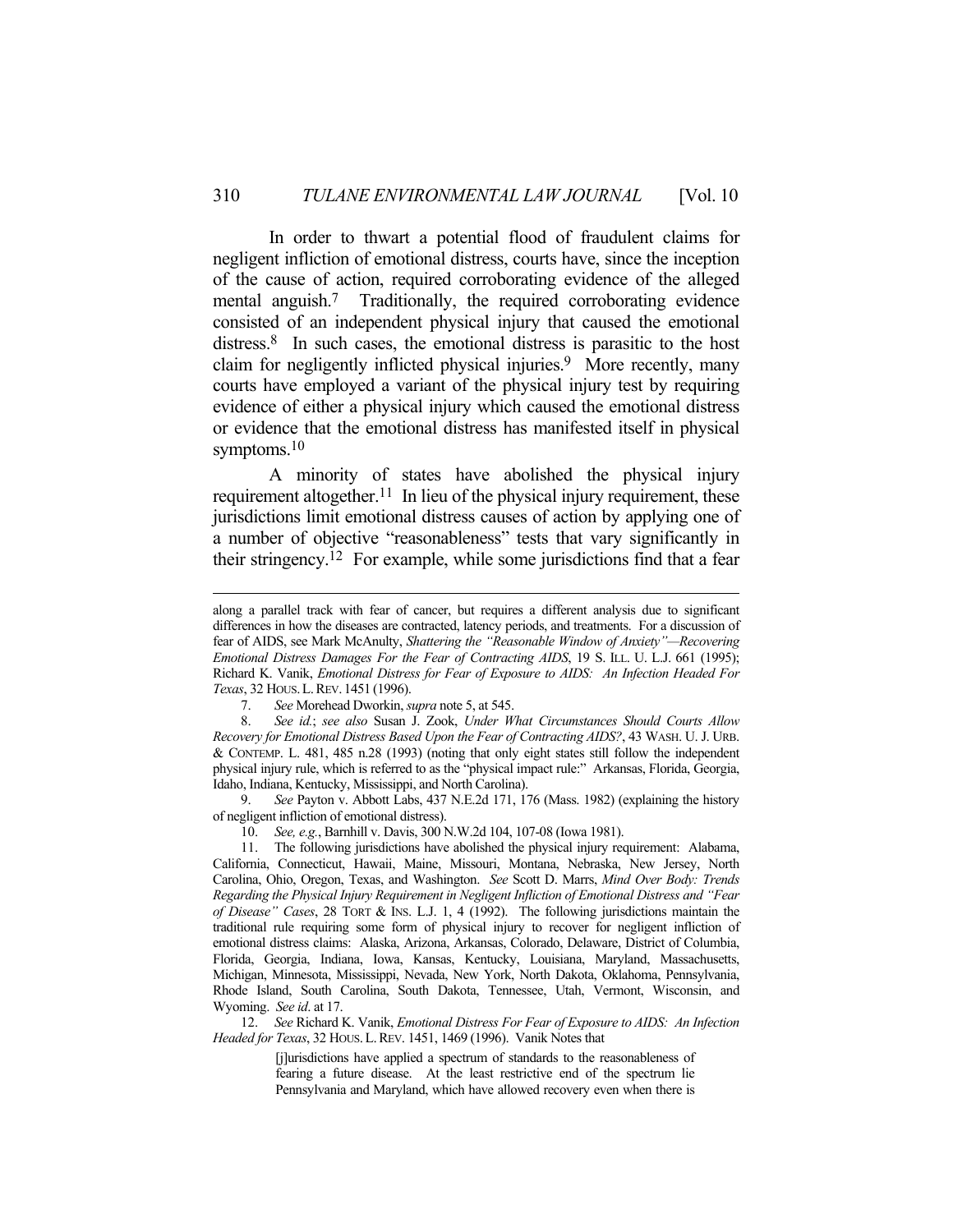of future disease is not reasonable unless the feared disease is likely to occur,13 others find these claims reasonable even if the risk of contracting the disease is minimal.<sup>14</sup> Still other courts hold that a plaintiff may recover for fear of future disease if a "person normally constituted" would experience the fear.15

 Rather than use a likelihood test or a traditional reasonableness test, some courts have attempted to base the traditional reasonableness test on other criteria. Thus, the Northern District of Illinois determined that to succeed with a fear claim, the plaintiff need only have a "tangible reason to believe he was actually endangered by the incident."16 The Iowa Court of Appeals attempted to define reasonableness in objective terms by requiring "reliable data available linking the particular herbicide the plaintiffs were exposed to an increased future risk of development of cancer."17 The Iowa court did not, however, state the amount by which the risk has to be increased in order for a fear of future disease claim to stand.<sup>18</sup>

#### *B. Increased Risk of Disease*

 The cause of action for increased risk of disease is distinguishable from fear of future disease because it seeks recovery not for the alleged present injury of fear currently experienced, but for the potential future injury of contracting the feared disease.19 In other words, proponents of

> no reliable relation between the fear and the likelihood of an occurrence of what is feared. Connecticut imposes a slightly more restrictive standard, allowing recovery when the possibility of disease can not be ruled out. New York applies a totality of the circumstances test to determine the reasonableness of the plaintiff's fears. Slightly more demanding is Nebraska, which considers fears reasonable if the feared event *might* occur. Kansas, Washington, and Wisconsin approach the stricter end of the spectrum by requiring more certainty. At the most restrictive end lies California, with its requirement that existence of the feared malady be 'more likely than not.'

*Id.* (footnotes omitted).

 14. *See* Debbie E. Lanin, *The Fear of Disease as a Compensable Injury: An Analysis of Claims Based on AIDS Phobia*, 67 ST. JOHN'S L. REV. 77, 87-88 (1993); *see also* Wetherill v. University of Chicago, 565 F. Supp. 1553, 1559 (N.D. Ill. 1983) (stating that "fears of future injury can be reasonable even where the likelihood of such injury is relatively low").

 15. *See*, *e.g.*, Devlin v. Johns-Manville Corp., 495 A.2d 495, 497 (N.J. Super. Ct. Law Div. 1985).

- 16. Hennessy v. Commonwealth Edison Co., 764 F. Supp. 495, 506 (N.D. Ill. 1991).
- 17. Kosmacek v. Farm Serv. Co-op of Persia, 485 N.W. 2d 99, 104 (Iowa App. 1992).
- 18. *Id.*

 <sup>13.</sup> *See, e.g.,* Potter v. Firestone Tire and Rubber Co., 6 Cal. 4th 965, 977 (1993).

 <sup>19.</sup> *See generally* Fournier J. Gale, III & James L. Goyer, III, *Recovery for Cancerphobia and Increased Risk of Cancer*, 15 CUMB. L. REV. 723 (1985)(exploring cancerphobia and theories of recovery for fear of future diseases).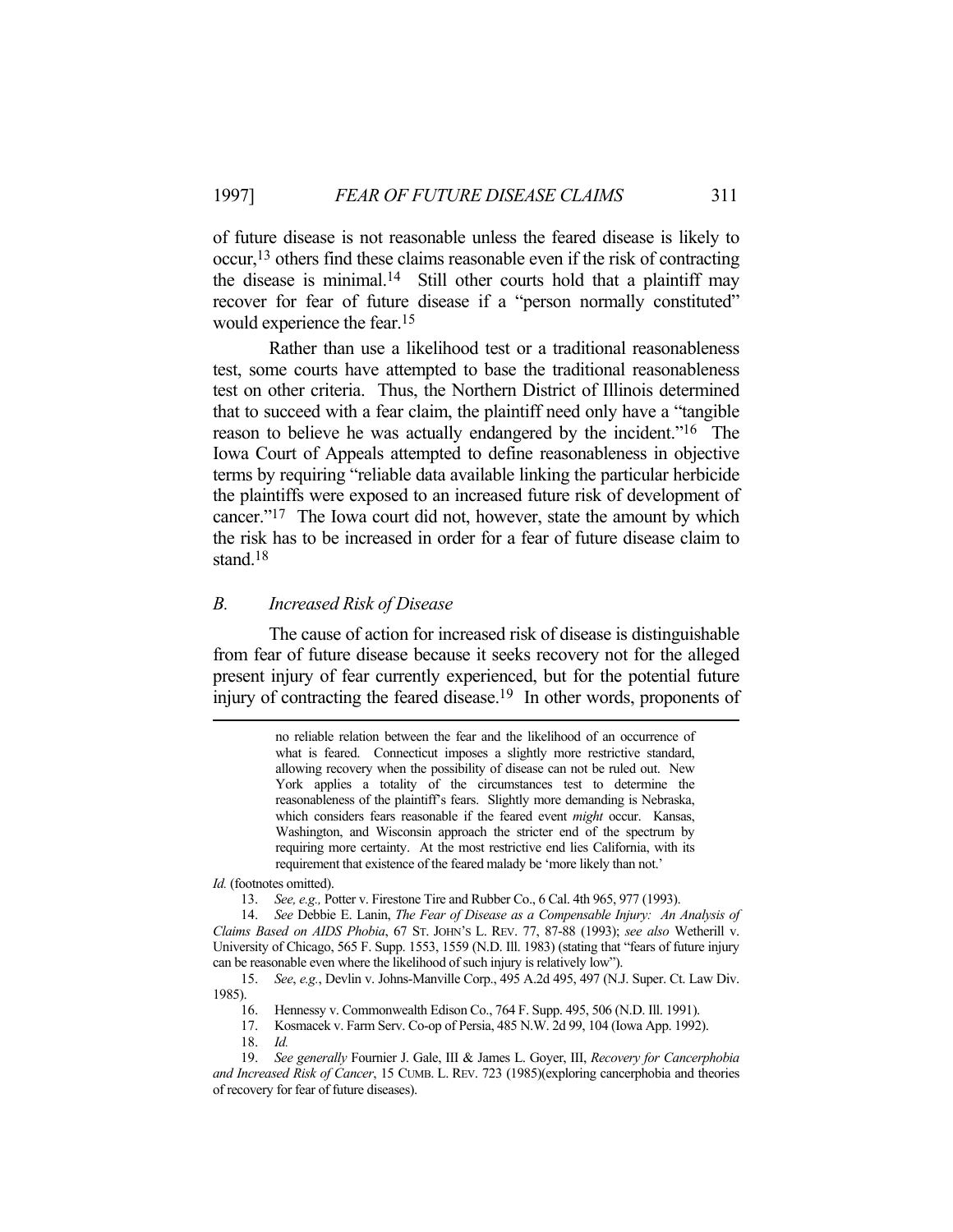this cause of action seek damages for a disease that may never materialize.20 Courts have been appropriately reluctant to recognize this cause of action due to its entirely speculative nature.<sup>21</sup> Those jurisdictions which do recognize a cause of action for enhanced risk of disease generally require plaintiffs to prove that it is more likely than not that they will contract a disease related to toxic exposure.<sup>22</sup> Few plaintiffs have been able to make the appropriate showing.

#### *C. Medical Monitoring*

 Medical monitoring has proved by far the most successful for plaintiffs of these three novel tort damage theories. Medical monitoring entails recovery for diagnostic testing and medical examinations after exposure to a toxic substance in order to permit the earliest detection and treatment if the feared disease should occur. The seminal medical monitoring case that shaped the theory is *Ayers v. Jackson Township*. 23 In *Ayers*, a landfill leaked contaminants into the plaintiffs' drinking water.<sup>24</sup> The plaintiffs sought, and the court allowed, recovery for the cost of medical surveillance to detect future indications of cancer although none of the plaintiffs exhibited any present physical injury.25 The court set forth a five factor analysis to test the necessity of medical monitoring damages. The analysis examined (1) the significance and extent of exposure as a result of defendant's negligence; (2) the toxicity of the chemical; (3) the seriousness of the disease for which the plaintiff is at risk; (4) a significant increase in risk as a proximate result of exposure; and (5) the clinical value of early diagnosis of the disease.<sup>26</sup> The court further required that these factors be proven through "reliable scientific testimony."<sup>27</sup> As a result of the adoption of this test by other

 <sup>20.</sup> *See id.* at 736 (discussing the "reasonable certainty" standard approved by some courts when discussing the likelihood that the disease will develop).

 <sup>21.</sup> *See, e.g.*, Sterling v. Velsicol Chem. Corp., 855 F.2d 1188, 1205-07 (6th Cir. 1988).

 <sup>22.</sup> *See* Michael A. Pope, *Novel Damage Theories in Toxic Tort Litigation*, 497 PLI 167,

<sup>181 (1994);</sup> Tamsen Douglass Love, *Deterring Irresponsible Use and Disposal of Toxic Substances: The Case for Legislative Recognition of Increased Risk Causes of Action*, 49 VAND. L. REV. 789, 809 (1996).

 <sup>23. 525</sup> A.2d 287 (N.J. Super Ct. App. Div. 1987).

 <sup>24.</sup> *Id.* at 291.

 <sup>25.</sup> *Id.* at 297.

 <sup>26.</sup> *Id.* at 291.

 <sup>27.</sup> *Id.*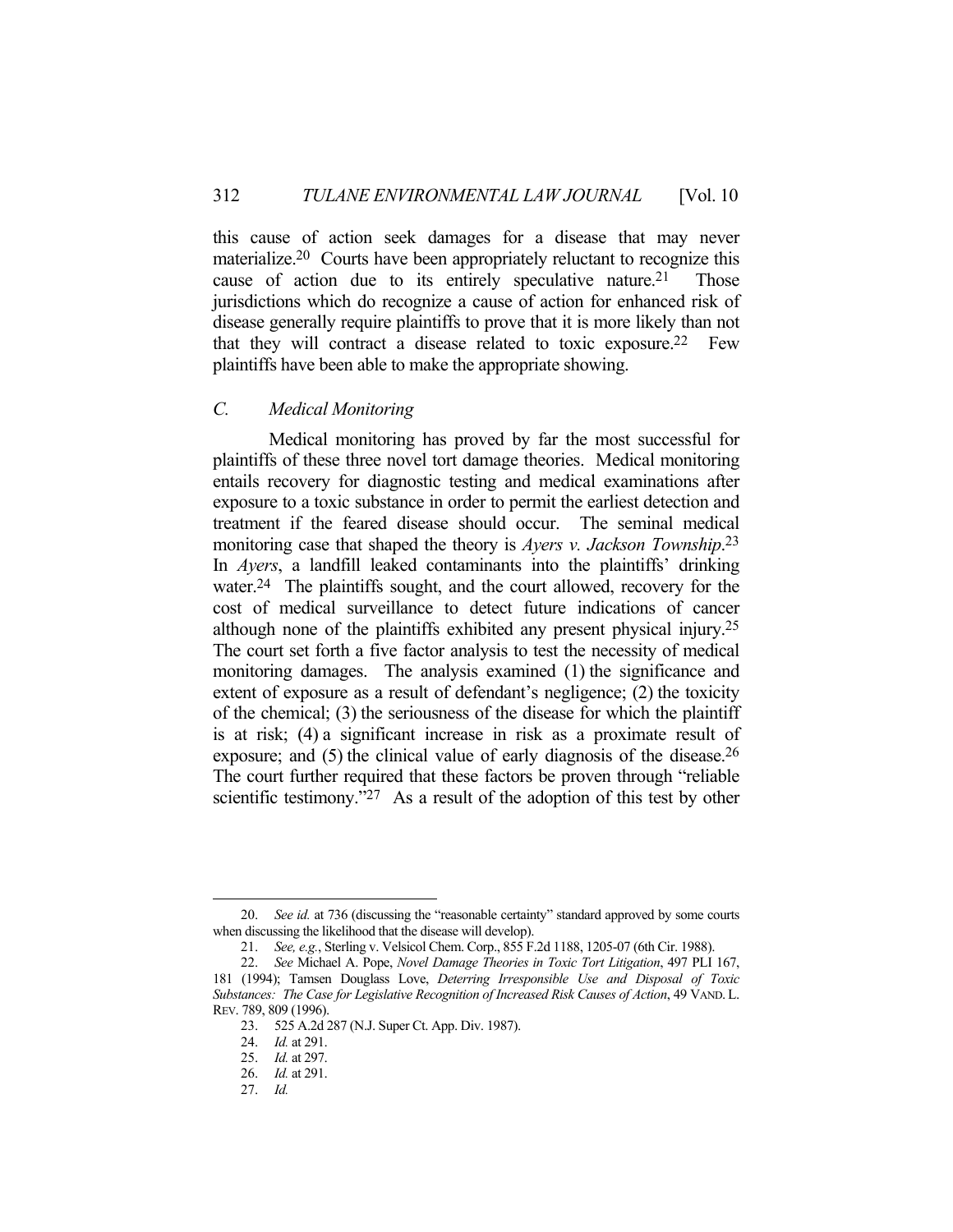jurisdictions, medical monitoring is only applicable in cases involving future disease which is detectable and treatable.28

 Other courts have agreed with New Jersey's reasoning in *Ayers*, and have allowed toxic tort plaintiffs to recover medical monitoring damages in the absence of physical injury in certain circumstances.<sup>29</sup> By way of example, California allowed plaintiffs to recover medical monitoring damages in *Miranda v. Shell Oil Co.*, 30 reasoning that public policy supports this novel form of damages. The Court of Appeals cited four public policy arguments that led it to accept medical monitoring as a form of recovery:

> (1) Public health interest in encouraging and fostering access to early medical testing for those exposed to hazardous substances; (2) Possible economic savings realized by the early detection and treatment of diseases; (3) Deterrence of polluters; and (4) Elemental justice.31

The court held that in order for a plaintiff to be able to recover damages for future medical surveillance, the plaintiff must "establish that the need for monitoring is a reasonably certain consequence of the exposure."32

 The Supreme Court of Utah also has issued recently a decision in an asbestos case involving claims for medical monitoring damages.33 In *Hansen v. Mountain Fuel Supply Co.,* the court found that in order

> [t]o recover medical monitoring damages under Utah law, a plaintiff must prove the following:

- (1) exposure
- (2) to a toxic substance,

(3) which exposure was caused by the defendant's negligence,

- (4) resulting in an increased risk
- (5) of a serious disease, illness, or injury

30. 17 Cal. App. 4th at 1660.

 <sup>28.</sup> *See, e.g.*, *In re* Paoli R.R. Yard PCB Litig., 916 F.2d 829, 852 (3d Cir. 1990) (The federal district court predicted that the Pennsylvania Supreme Court would allow medical monitoring claims only if the disease is amenable to early detection and treatment); *See also* Miranda v. Shell Oil Co., 17 Cal. App. 4th 1651, 1659 (Cal. Ct. App. 1993) (following *Ayers*).

 <sup>29.</sup> *See Miranda,* 17 Cal. App. 4th at 1660. However, at least one court requires a physical injury in order to state a claim for medical monitoring. *See* Ball v. Joy Technologies, Inc., 755 F. Supp. 1344 (S.D. W. Va. 1990), *aff'd*, 958 F.2d 36, 39 (4th Cir. W. Va. 1991) (a claim for medical monitoring is simply a claim for future damages, which under West Virginia law is available only where a plaintiff has suffered a physical injury that was proximately caused by defendant).

 <sup>31.</sup> *Id.* (*citing Ayers*, 525 A.2d at 311, 312).

 <sup>32.</sup> *Id.* at 1657.

 <sup>33.</sup> Hansen v. Mountain Fuel Supply Co., 858 P.2d 970 (Utah 1993).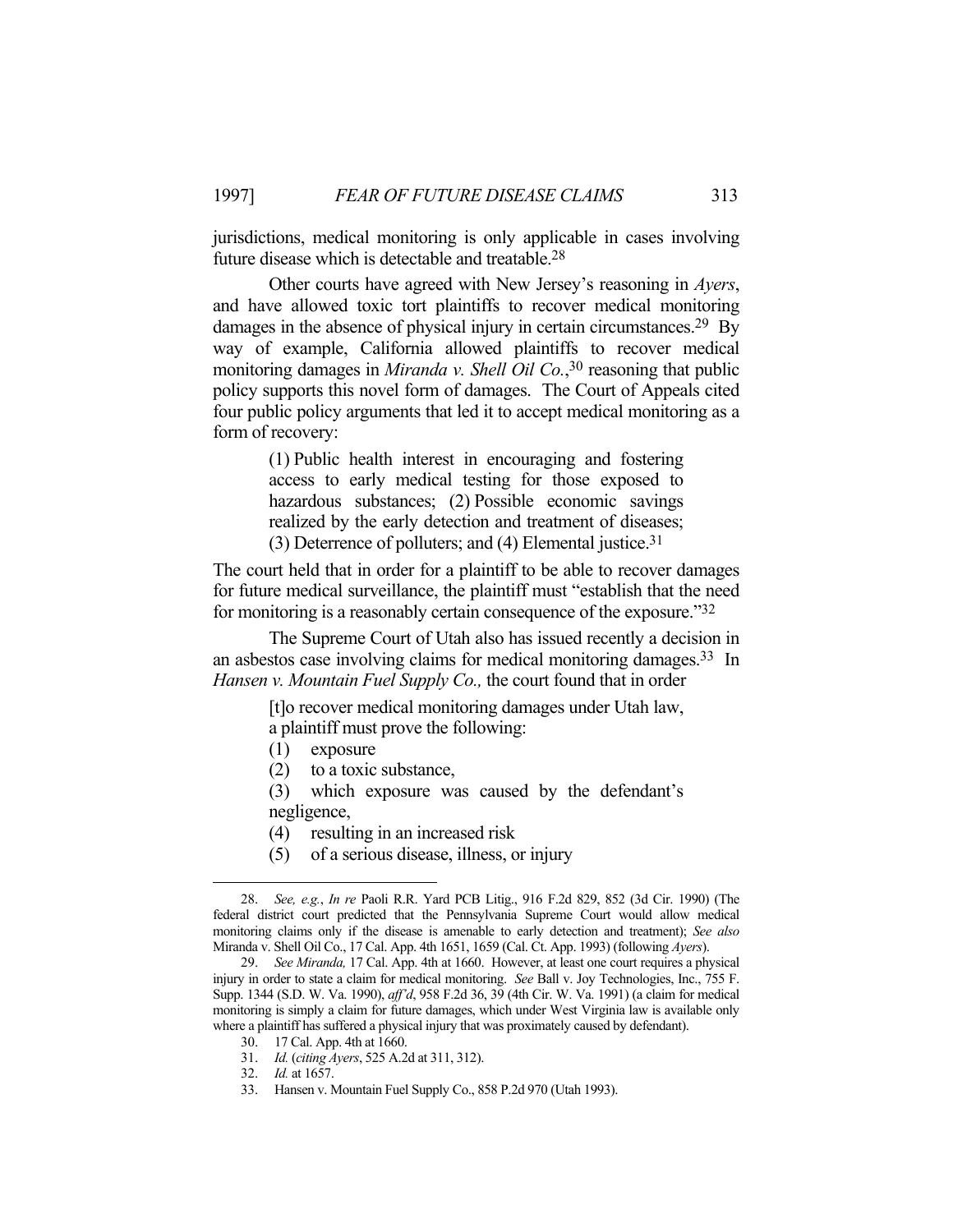(6) for which a medical test for early detection exists

(7) and for which early detection is beneficial, meaning that a treatment exists that can alter the course of the illness,

(8) and which test has been prescribed by a qualified physician according to contemporary scientific principles.34

Notably, the court also held that any award for medical monitoring damages should *not* be paid directly to the plaintiff as payment for the costs of future monitoring in a lump sum or otherwise.35 Rather, the defendant should pay only for the costs of the medical monitoring services that are actually provided to the plaintiff.<sup>36</sup>

 Although medical monitoring is a more widely accepted form of damages than fear of disease or increased risk of disease damages, medical monitoring poses its own unique set of problematic questions. How significant must the increase in risk be in order to recover medical monitoring costs? In addition, how serious must the disease be for which the plaintiff has an increased risk? These same questions should also be asked in connection with all of the novel damage theories discussed above.

# III. *POTTER V. FIRESTONE TIRE AND RUBBER CO.*

#### *A. Background*

 In *Potter*, four plaintiffs who lived adjacent to a landfill claimed physical injuries from exposure to trace elements of volatile organic chemicals in their drinking water.37 The plaintiffs alleged that Firestone Tire and Rubber Co. (Firestone) had contaminated their drinking water by illegally disposing of toxic waste at a Class II landfill.<sup>38</sup> The plaintiffs alleged specifically that Firestone had violated its own assurances as well as regulatory prohibitions by sending solvents, cleaning fluids, oils, and liquids to the disposal site.<sup>39</sup>

 Testing of the plaintiffs' drinking water revealed the presence of certain chemicals in very low concentrations.40 Although the plaintiffs

 <sup>34.</sup> *Id.* at 979.

 <sup>35.</sup> *See id.* at 982.

 <sup>36.</sup> *See id*.

 <sup>37.</sup> Potter v. Firestone Tire and Rubber Co., 6 Cal. 4th 965, 976 (1993).

 <sup>38.</sup> *See id.* at 977.

 <sup>39.</sup> *See id.* at 975.

 <sup>40.</sup> *See id.* at 976.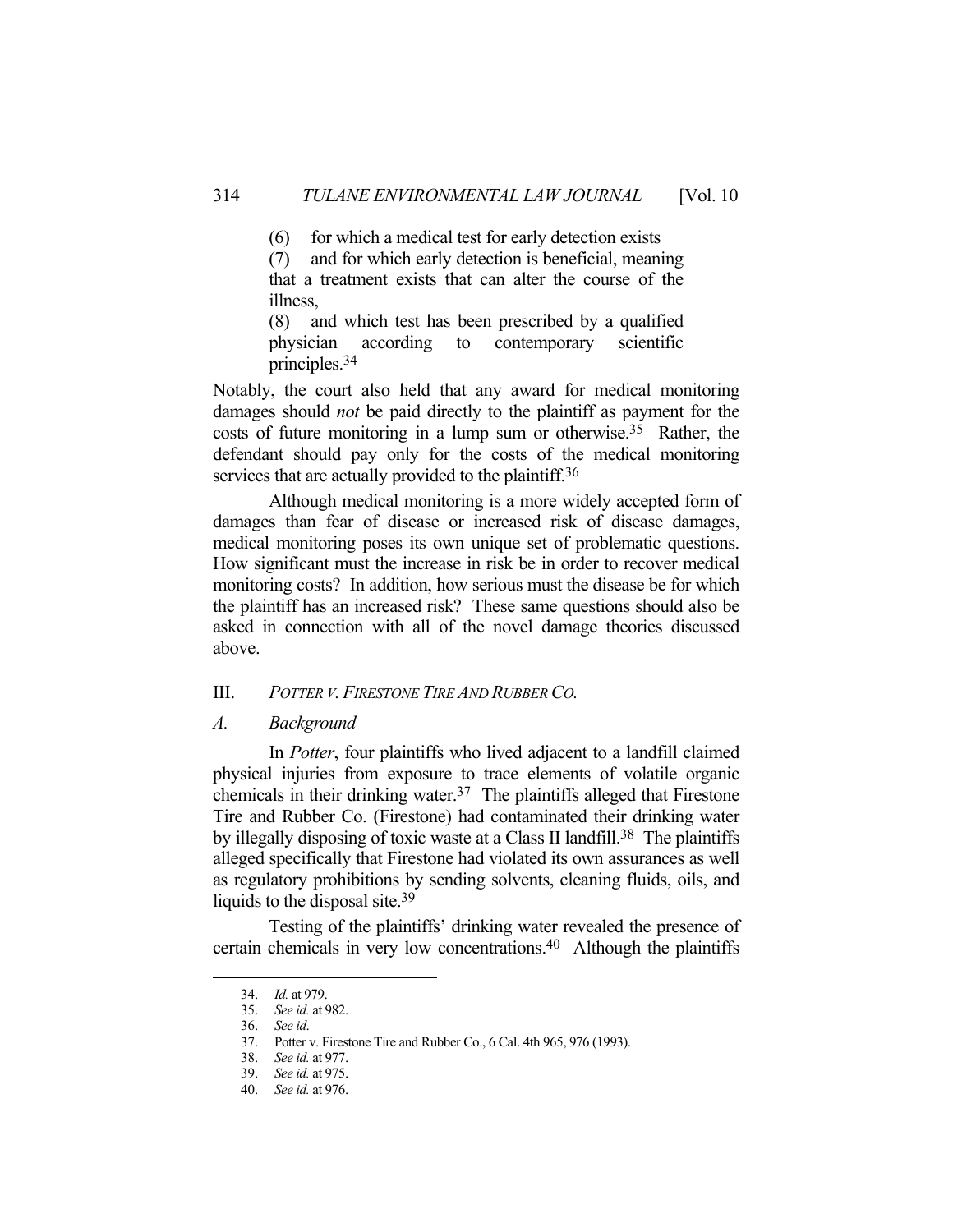alleged various physical symptoms, the trial court found no causal link between their symptoms and contamination of their well water.<sup>41</sup> This lack of causal proof notwithstanding, the trial court determined that "plaintiffs will always fear, and reasonably so, that physical impairments they experience are the result of the well water and are the precursors [sic] of life threatening disease. Their fears are not merely subjective but are corroborated by substantial medical and scientific opinion."42

 The trial court awarded the plaintiffs \$2.6 million in punitive damages, \$800,000 for fear of future cancer, and \$142, 975 for the cost of medical monitoring.43 The court of appeals affirmed most aspects of the award, including the fear of cancer award, finding that plaintiffs were not required to establish a present physical injury in order to recover for fear of cancer.44 The court of appeals also extended the trial court ruling by holding that plaintiffs did not even have to demonstrate a reasonable certainty that they would be diagnosed with cancer in the future before recovering for fear of cancer.<sup>45</sup> According to the court of appeals, any plaintiff exposed to any carcinogen could recover for fear of cancer as long as the fear was serious, certain, and real.<sup>46</sup>

### *B. Standard for Recovery for Fear of Cancer*

 A divided California Supreme Court reversed the court of appeals' ruling on recovery for fear of cancer damages. The Court held that

> [I]n the absence of a present physical injury or illness, damages for fear of cancer may be recovered only if the plaintiff pleads and proves that (1) as a result of the defendant's negligent breach of a duty owed to the plaintiff, the plaintiff is exposed to a toxic substance which threatens cancer; *and* (2) the plaintiff's fear stems from a knowledge, corroborated by reliable medical or scientific opinion, that it is more likely than not that the

 <sup>41.</sup> *See id.* at 978.

 <sup>42.</sup> *Id.*

 <sup>43.</sup> *See id*.

 <sup>44.</sup> *See id*. at 979.

 <sup>45.</sup> *Id.*

 <sup>46.</sup> *See* Potter v. Firestone Tire and Rubber Co., 274 Cal. Rptr., 884, 894 (Cal. Ct. App. 1990).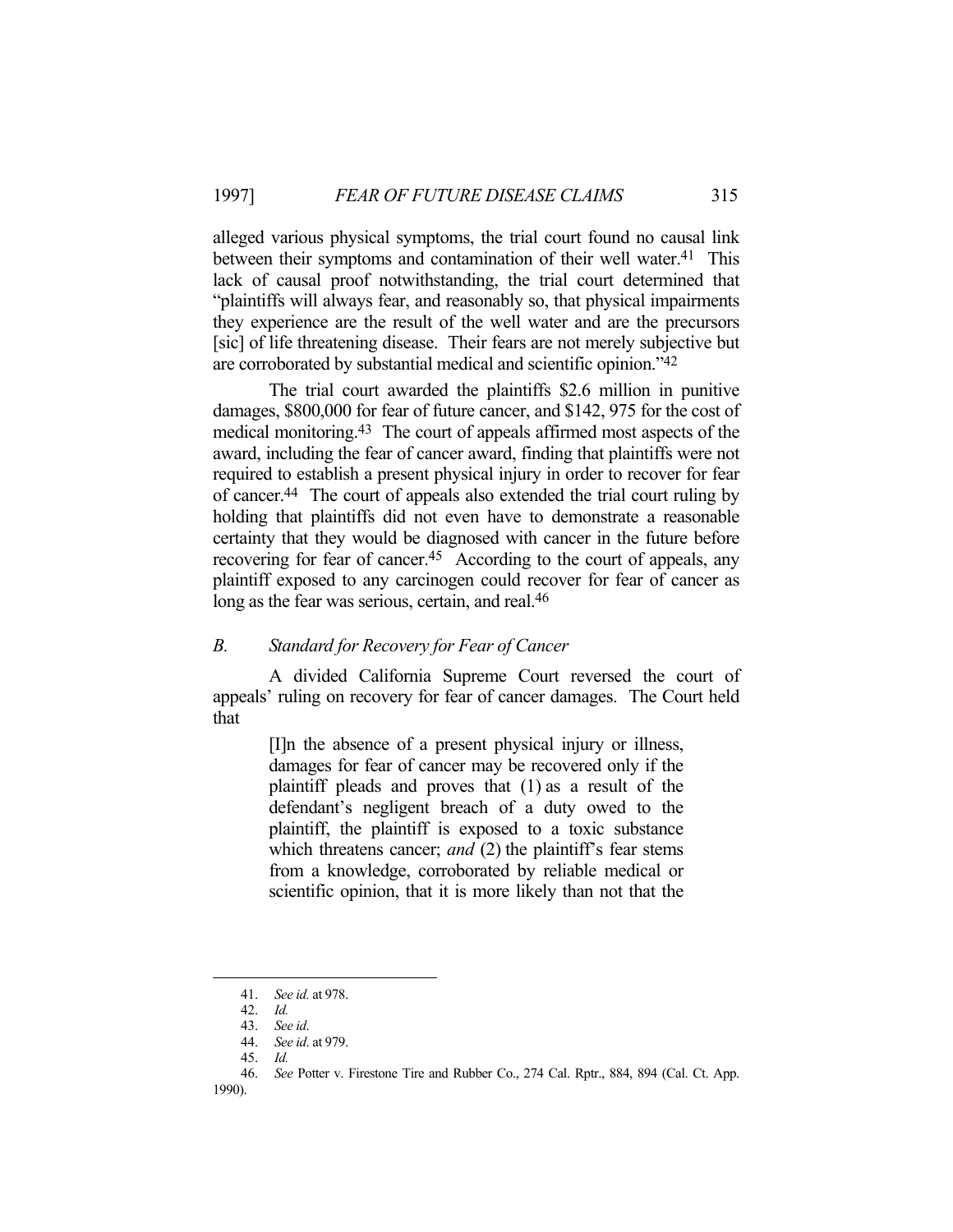plaintiff will develop the cancer in the future due to the toxic exposure.47

 The supreme court discussed five public policy reasons supporting its conclusion that emotional distress caused by fear of a cancer that is unlikely to develop should not be compensable in a negligence action.48 First, the court reasoned that "all of us are potential fear of cancer plaintiffs."49 The court discussed the danger and enormous social cost of having an almost unlimited plaintiff class in fear of future disease cases without any limiting factor in the test for recovery.50 Such an unlimited plaintiff class would not only impose liability in excess of a tortfeasor's culpability, but would negatively impact the availability and affordability of liability insurance for toxic tort risks.<sup>51</sup> An increase in the cost of liability insurance would lead, in turn, to higher product costs as manufacturers passed on higher expenses to the consuming public.52

 The court next considered the impact of unlimited plaintiff classes on the health care industry, and determined that the threat of numerous large awards and the cost of insuring against them would decrease the availability of cancer treatment.<sup>53</sup> Cancer drug researchers would be chilled from discovering and making public information about the harmfulness of certain medicines for fear of unlimited lawsuits by plaintiffs with no physical symptoms, but who fear adverse effects from the drugs they take.54 Similarly, doctors would hesitate to prescribe innovative treatments for fear that later-discovered data about the treatment would spawn innumerable fear of cancer lawsuits by healthy plaintiffs.55

 Third, the court reasoned, allowing plaintiffs with no physical injuries to recover for fear of cancer would harm the ability to recover of

 <sup>47.</sup> *Potter*, 6 Cal. 4th at 997.

 <sup>48.</sup> *Id.* at 991-97.

 <sup>49.</sup> *Id*. at 991. In support of this reasoning, see Richard H. Krochock & Mark A. Solheim, *Psychological Damages from Toxic Substances: Problems and Solution*, 60 DEF. COUNS. J. 80 (1993) ("It is difficult to go a week without news of toxic exposure. Virtually everyone in society is conscious of the fact that the air they breathe, [the] water, food and drugs they ingest, [the] land on which they live, or [the] products to which they are exposed are potential health hazards. Although few are exposed to all, few also can escape exposure to any." (quoting Terry Morehead Dworkin, *Fear of Disease and Delayed Manifestation Injuries: A Solution or a Pandora's Box?*, 53 FORD. L. REV. 527, 576 (1984))).

 <sup>50.</sup> *Potter*, 6 Cal. 4th at 991.

 <sup>51.</sup> *See id.*

 <sup>52.</sup> *See id.*

 <sup>53.</sup> *See id.* at 991-92.

 <sup>54.</sup> *See id.* at 993.

 <sup>55.</sup> *See id*.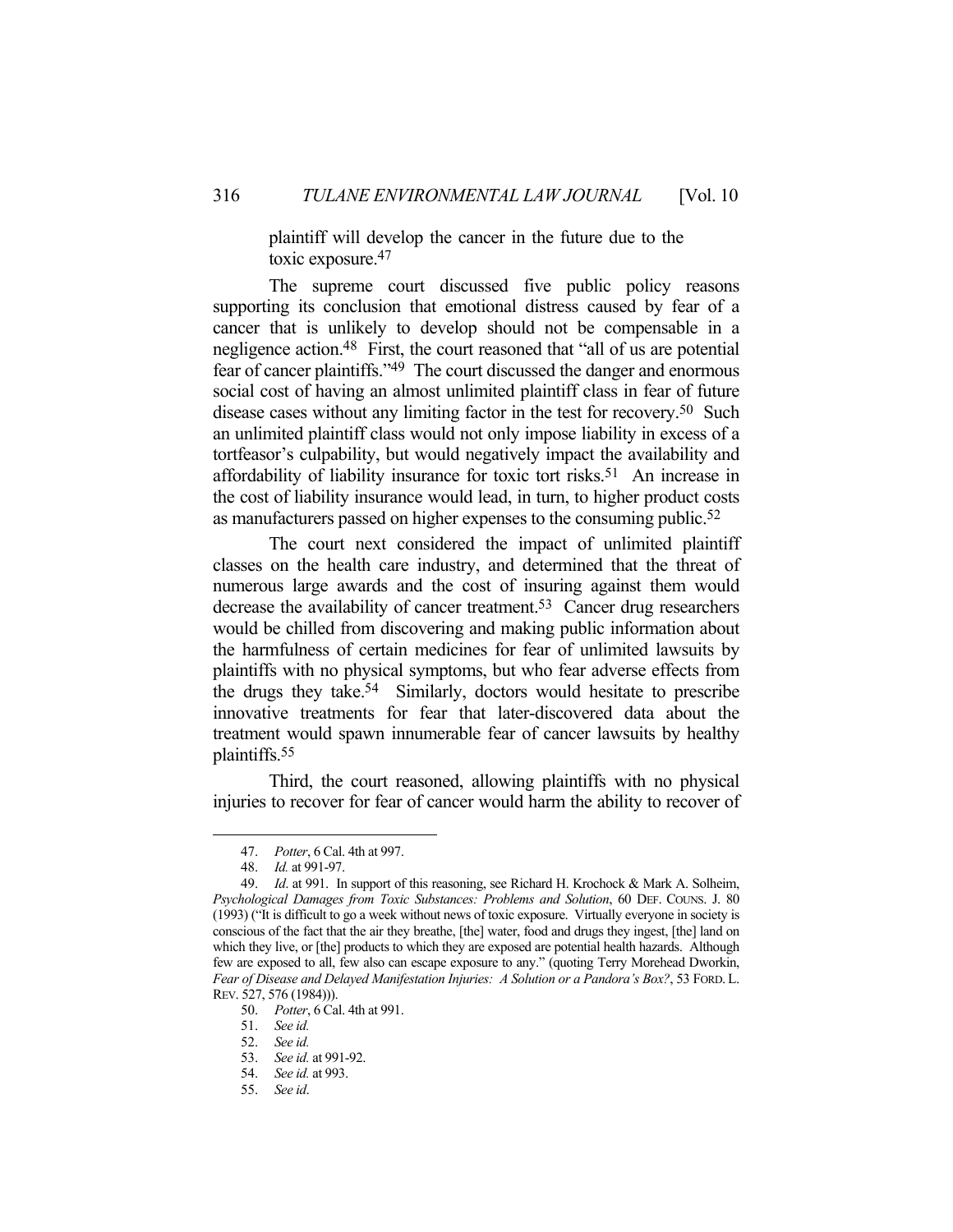plaintiffs with actual and present physical injuries.56 In other words, defendants' resources would be consumed by awards to plaintiffs who will never contract cancer, leaving fewer resources for those plaintiffs who are highly likely to develop the disease.<sup>57</sup>

 Fourth, judicial economy and legal predictability require a "sufficiently definite and predictable threshold for recovery" in fear of disease cases.58

Fifth, and finally, although the "more likely than not" standard will necessarily deny compensation to plaintiffs with a genuine fear of cancer, the court concluded that it must "limit the class of potential plaintiffs if emotional injury absent physical harm is to continue to be a recoverable item of damages" in light of a delicate balance of factors such as the intangible nature of the loss, the difficulty of measuring damages, and the social cost of attempting to compensate plaintiffs.59

# *C. Standard for Recovery for Defendant's Oppression, Fraud, or Malice*

 The California Supreme Court set a different standard for recovery for fear of cancer when a defendant has engaged in conduct constituting "oppression, fraud, or malice" according to California Civil Code  $\S$  3294(a), (b).<sup>60</sup> The court held that, absent a physical injury or illness, plaintiffs can recover damages for fear of cancer claims without demonstrating that the feared disease is more likely than not if they fulfill the following test:

> (1) as a result of the defendant's negligent breach of a duty owed to the plaintiff, he or she is exposed to a toxic substance which threatens cancer; (2) the defendant, in breaching its duty to the plaintiff, acted with oppression, fraud or malice . . . ; *and* (3) the plaintiff's fear of cancer stems from a knowledge, corroborated by reliable

 <sup>56.</sup> *Id.* at 993.

 <sup>57.</sup> *See id.*

 <sup>58.</sup> *See id*.

 <sup>59.</sup> *Id*. at 993-94.

 <sup>60.</sup> Cal. Civ. Code § 3294 defines malice as "conduct which is intended by the defendant to cause injury to the plaintiff or conduct which is carried on by the defendant with a conscious disregard of the rights or safety of others. Oppression is defined as despicable conduct that subjects a "person to cruel and unjust hardship in conscious disregard of that person's rights"; and fraud is defined as an "intentional misrepresentation, deceit or concealment of a material fact known to the defendant with the intention ... of depriving a person of property or legal rights or otherwise causing injury." *Id.*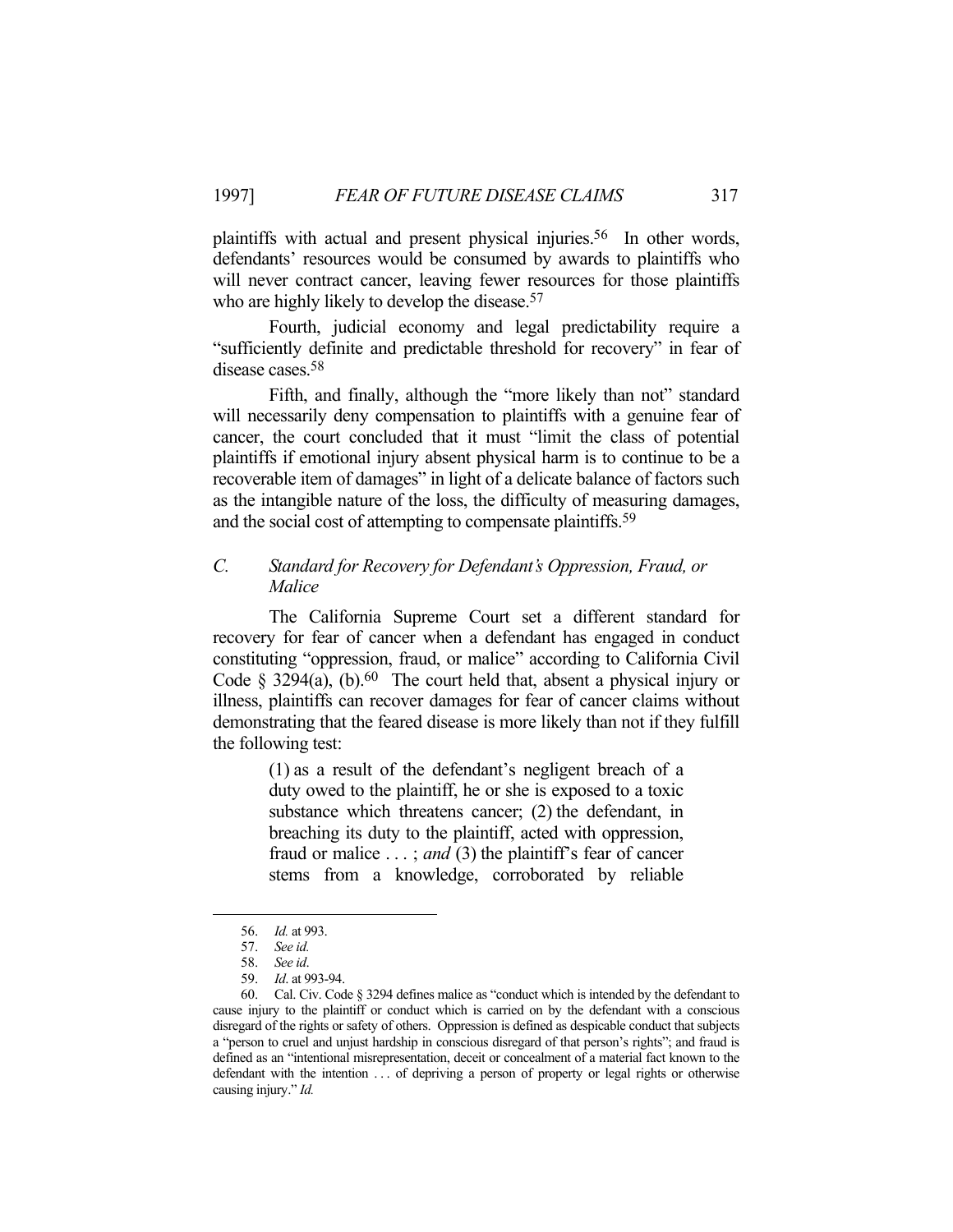medical or scientific opinion, that the toxic exposure caused by the defendant's breach of duty has significantly increased the plaintiff's risk of cancer *and* has resulted in an actual risk of cancer that is significant.61

 The court reasoned that this relaxed standard was appropriate because a defendant's conduct amounting to oppression, fraud, or malice significantly reduced concerns about imposing liability in excess of culpability.62 Moreover, the size of the plaintiff class would be smaller in such cases.<sup>63</sup>

# *D. Analysis of Potter*

 In setting the "more likely than not" test as the general standard for recovery of fear of cancer damages, the *Potter* court reviewed the holdings of numerous fear of cancer cases across the country.<sup>64</sup> The court distinguished between cases in which the plaintiff suffered a present physical injury65 and cases in which plaintiffs without physical injuries recovered fear of cancer damages merely by demonstrating the genuineness and reasonableness of their fear.66

 Under California state law, when a plaintiff can demonstrate physical injury caused by the defendant's negligence, anxiety due to a reasonable fear of future harm caused by that injury is a proper element of damages.67 Damages recovered as a result of this showing are called "parasitic" damages, which are attached to the "host" physical injury.<sup>68</sup> The California Supreme Court had not addressed, however, the question of recovery for fear of future disease in the absence of physical injury. The court ultimately rejected precedents presented by the plaintiffs in which recovery for fear of cancer required only a showing of genuineness and reasonableness.69 The court determined that these decisions ignored

 <sup>61.</sup> *Potter*, 6 Cal. 4th at 999-1000.

 <sup>62.</sup> *Id.* at 999.

 <sup>63.</sup> *See id*. The *Potter* court also reached a number of other holdings concerning medical monitoring, comparative fault, and intentional infliction of emotional distress. These holdings are beyond the scope of this article.

 <sup>64.</sup> *See id.* at 991-98.

 <sup>65.</sup> *See Potter*, 6 Cal. 4th at 995-97 (discussing Sterling v. Velsicol Chem. Corp., 855 F.2d 1188 (6th Cir. 1988); Lavelle v. Owens-Corning Fiberglas Corp., 30 Ohio Misc. 2d 11, 507 N.E.2d 476 (Ohio Com. Pl. Jan. 12, 1987); Dartez v. Fiberboard Corp., 765 F.2d 456, 468 (5th Cir. 1985); Cantrell v. GAF Corp., 999 F.2d 1007 (6th Cir. 1993)).

 <sup>66.</sup> *See id.* at 996-97 (discussing *In re* Moorenovich, 634 F. Supp. 634 (D. Me. 1986)).

 <sup>67.</sup> *See id.* at 981.

 <sup>68</sup> *See id.* at 983-84.

 <sup>69.</sup> *Id.* at 984.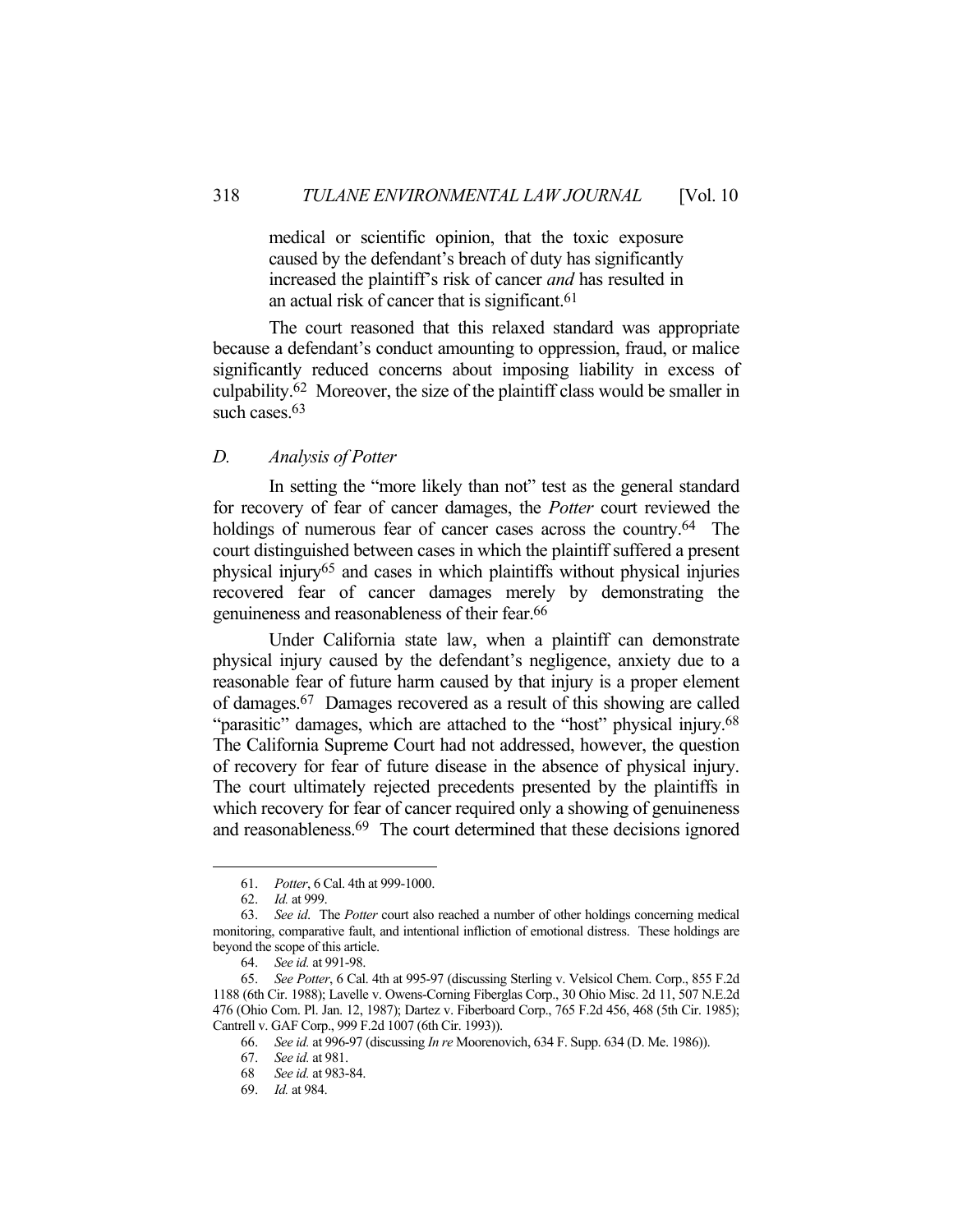the important policy arguments it had recognized and discussed with regard to the necessity of limiting plaintiff classes.70

 The *Potter* court did not, however, determine how serious a physical injury must be in order to qualify for "parasitic damages."71 Nor did the court clearly define how significant the increased risk of disease must be in order to recover for fear of future disease under the "oppression, fraud, or malice" test.<sup>72</sup> By confirming that California does not require a present physical injury in order to recover for fear of cancer, but adopting the "more likely than not" standard, the Potter court both broadened the class of available plaintiffs and limited potential claimants.73 The *Potter* court weighed in at the more stringent end of a developing continuum of majority opinions on the issue of fear of cancer damages.74

IV. JURISDICTIONS DECIDING FEAR OF FUTURE DISEASE CLAIMS POST-*POTTER*

 Since *Potter*, courts in many jurisdictions have issued decisions in cases involving claims for fear of future disease. As the following discussion demonstrates, courts are continuing to adopt a variety of approaches when deciding upon the standards for permitting plaintiffs to recover damages in these cases.

### *A. Delaware*

 In *In re Asbestos Litigation,* the Superior Court of Delaware made clear that the jurisdiction retains the requirement of a physical injury in order to state a claim for fear of cancer.75 The plaintiffs in the case had been exposed to products containing asbestos and had been diagnosed with asbestos-related pleural disease.<sup>76</sup> Asbestos-related pleural disease is a nonmalignant and generally asymptomatic thickening of the thin

 <sup>70.</sup> *Id*.

 <sup>71.</sup> *See id.*

 <sup>72.</sup> *Id.*

 <sup>73.</sup> *See* Marjorie Ann Waltrip, *A Cause of Action for Damages For Fear of Cancer, In the Absence of Physical Injury, Must Include Proof That It is More Likely Than Not That Cancer Will Develop in The Future, Unless Toxic Exposure Results From Fraud, Oppression or Malice:* Potter v. Firestone Tire and Rubber Co., 22 PEPP.L.REV. 358, 362 (1994).

 <sup>74.</sup> *See* Ernest J. Getto et al., *Potter v. Firestone Tire and Rubber Co.--Fear Alone Is Not Enough*, Toxic L. Rep. (BNA) 1134, 1138 (Mar. 9, 1994).

 <sup>75.</sup> *In re* Asbestos Litigation, No. 87C-0924, 1994 WL 721763 at \*4-5 (Del. Super. Ct. June 14, 1994).

 <sup>76.</sup> *See id.* at \*1.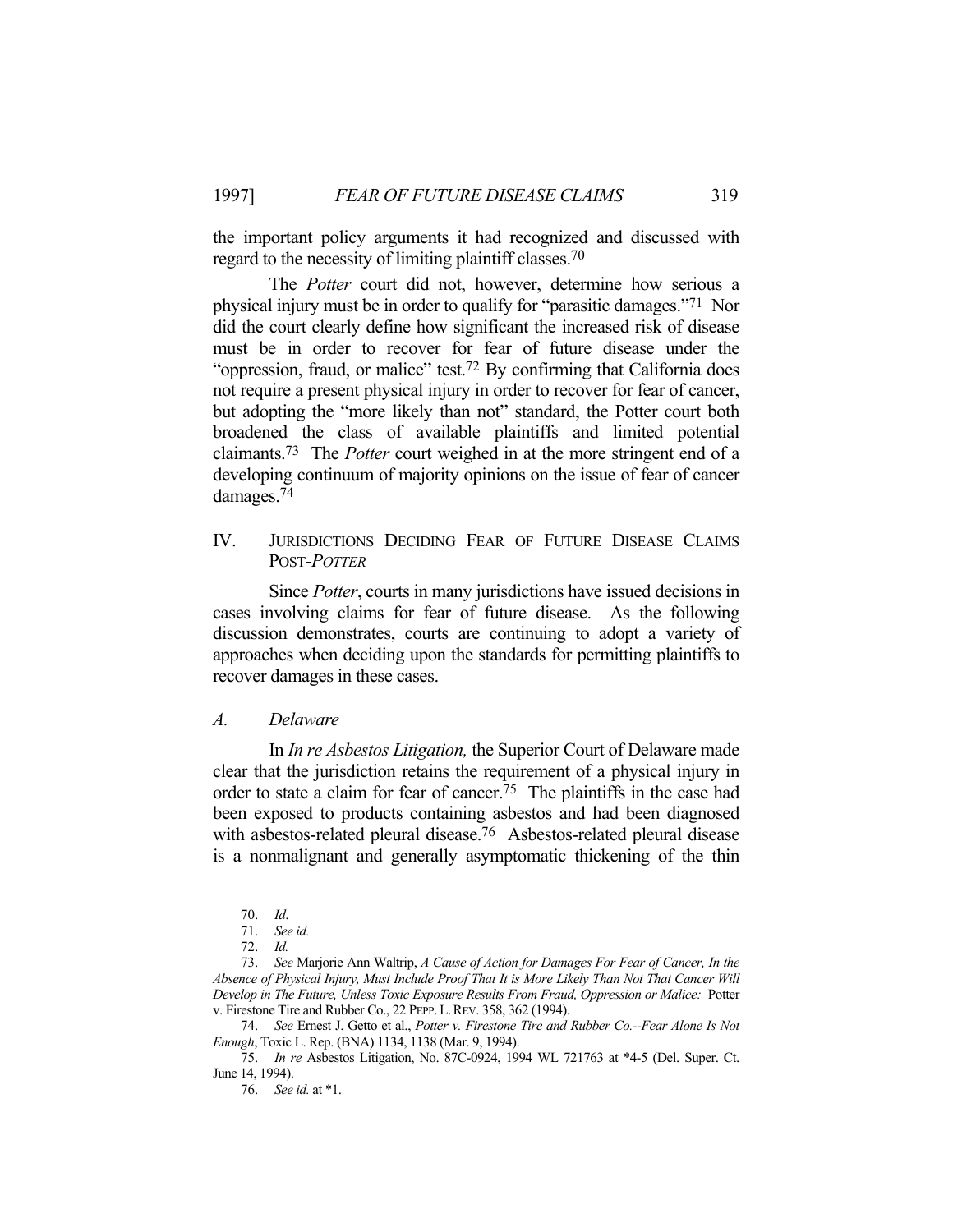membrane of the lungs as a result of contact with asbestos.<sup>77</sup> Pleural thickening can also occur as a result of other traumas to the lungs, independent of asbestosis.78 The court determined that pleural thickening is not a compensable physical injury for purposes of recovering emotional distress damages absent recognizable physical symptoms or impairment.79

 The court further noted that "Delaware does recognize a claim for fear of cancer or fear of asbestos-related diseases . . . . However, in any claim for mental anguish, whether it arises from witnessing the ailments of another or from the claimant's own apprehension, an essential element of the claim is that the claimant have a present physical injury."80 Since the court determined that asymptomatic pleural thickening was not a compensable physical injury, it denied the plaintiffs' claim for fear of cancer.81 However, Delaware has abandoned the "single action rule" in favor of a "separate disease" rule.<sup>82</sup> The single action rule bars plaintiffs from instituting later lawsuits related to claims asserted in a previous action.83 Conversely, the separate disease rule allows plaintiffs who cannot recover for fear of future disease due to lack of a present physical injury to bring a later action should the feared disease manifest itself.<sup>84</sup> Thus, the statute of limitations begins to run not upon diagnosis of an asbestos-related disease, but "when a plaintiff is chargeable with knowledge that an impairment of his or her physical condition is attributable to asbestos exposure."85

# *B. Indiana*

 The fear of cancer issue came before the federal district court for the Northern District of Indiana in *Heacock v. Southland Corp*. 86 The plaintiff family's house was adjacent to a gas station owned and operated by the defendants.87 The plaintiffs alleged that gas products leaked onto their property, causing both physical and emotional injuries, and sought recovery under the theories of increased risk of cancer, fear of cancer, and

 <sup>77.</sup> *See id*. at \*2.

 <sup>78.</sup> *See id*.

 <sup>79.</sup> *Id*. at \*3.

 <sup>80.</sup> *Id*. at \*5.

 <sup>81.</sup> *Id.* at \*4.

 <sup>82.</sup> *See id*.

 <sup>83.</sup> *See id.*

 <sup>84.</sup> *See id.* at \*3-4.

 <sup>85.</sup> *Id*. at \*4.

 <sup>86.</sup> No. Civ. H-91-309, 1994 WL 114656 (N.D. Ind. Mar. 29, 1994).

 <sup>87.</sup> *See id.* at \*1.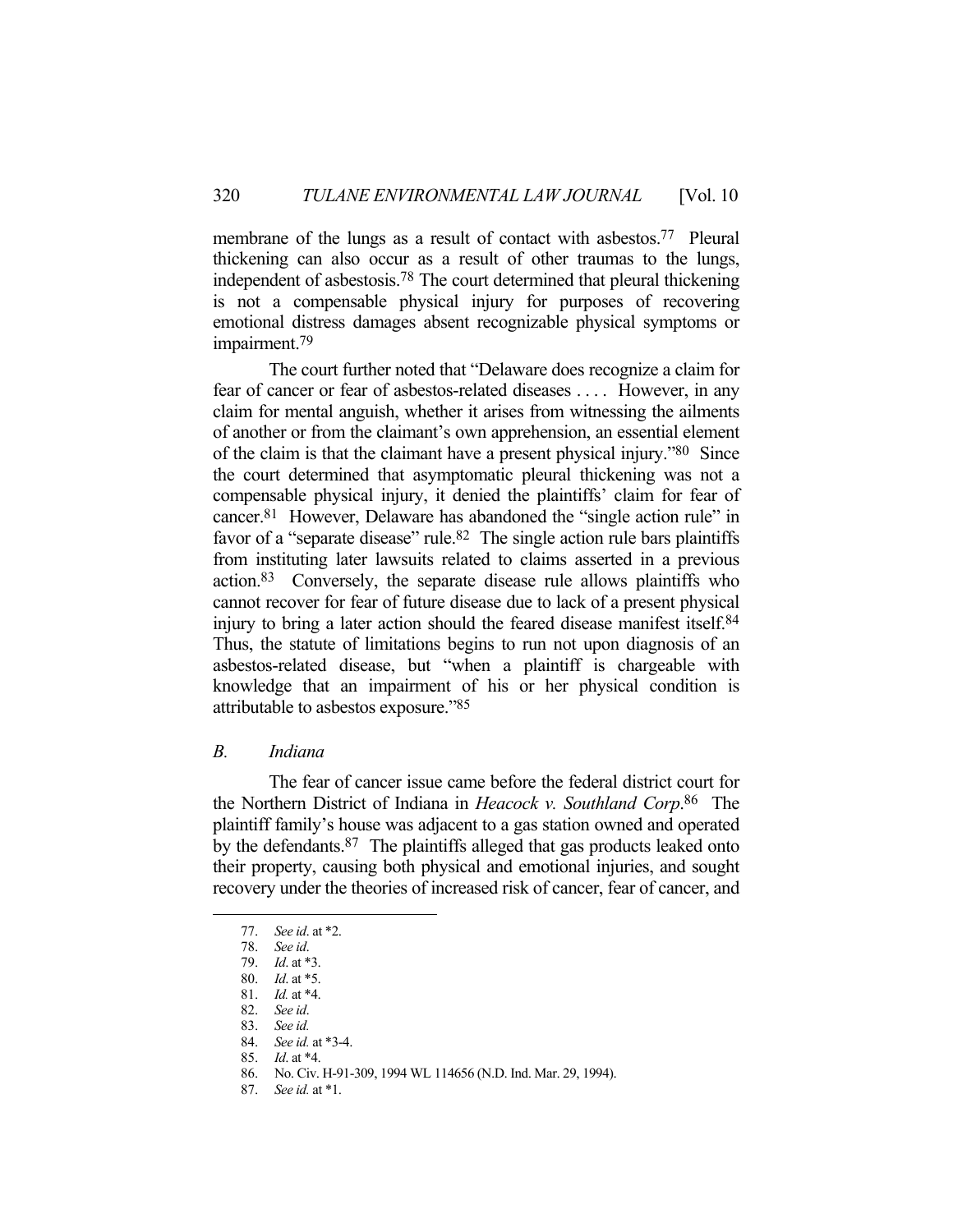medical monitoring.88 The case was tried before a jury, which awarded the Heacocks significant emotional distress damages.89 Applying Indiana law, the federal court granted in part defendants' motion for judgment notwithstanding the verdict.<sup>90</sup>

 The court first explained that Indiana law did not require the plaintiffs to prove a physical injury in order to recover for their emotional distress as a result of fear of cancer.<sup>91</sup> However, the plaintiffs' subjective fears must be reasonable in order to recover fear of cancer damages.92 The Heacock family had not undergone diagnostic testing to determine their risk of contracting cancer.<sup>93</sup> At trial, the plaintiffs attempted to prove the reasonableness of their fear by introducing the testimony of an expert toxicologist regarding their increased risk of contracting cancer.<sup>94</sup> The trial court, however, did not allow the expert testimony because the expert refused to quantify the risk.<sup>95</sup> As a result, the defendants put on their expert witness, unchallenged, to testify that the plaintiffs were not at risk of contracting cancer as a result of their exposure to gasoline vapors.96 Under these circumstances, the court found that no reasonable juror could have concluded that the plaintiffs had a reasonable fear of cancer in the future, and the court offered the plaintiffs the option of either accepting significantly reduced damages or having a new trial on the issue of damages.97

 As in *Potter*, the manner employed by the *Heacock* court to determine the reasonableness of the plaintiffs' fears focused on the likelihood of contracting cancer in the future. However, due to the defendant's unchallenged testimony regarding increased risk, the court did not have occasion to determine the level of increased risk necessary for a plaintiff to be permitted compensation for the alleged emotional distress.

 <sup>88.</sup> *See id*.

 <sup>89.</sup> *See id.* at \*2.

 <sup>90.</sup> *Id.*

 <sup>91.</sup> *Id*. at \*4.

 <sup>92.</sup> *See id*.

 <sup>93.</sup> *See id.*

 <sup>94.</sup> *See id.*

 <sup>95.</sup> *Id.*

 <sup>96.</sup> *Id*. at \*7.

 <sup>97.</sup> *Id*. at \*7, 11.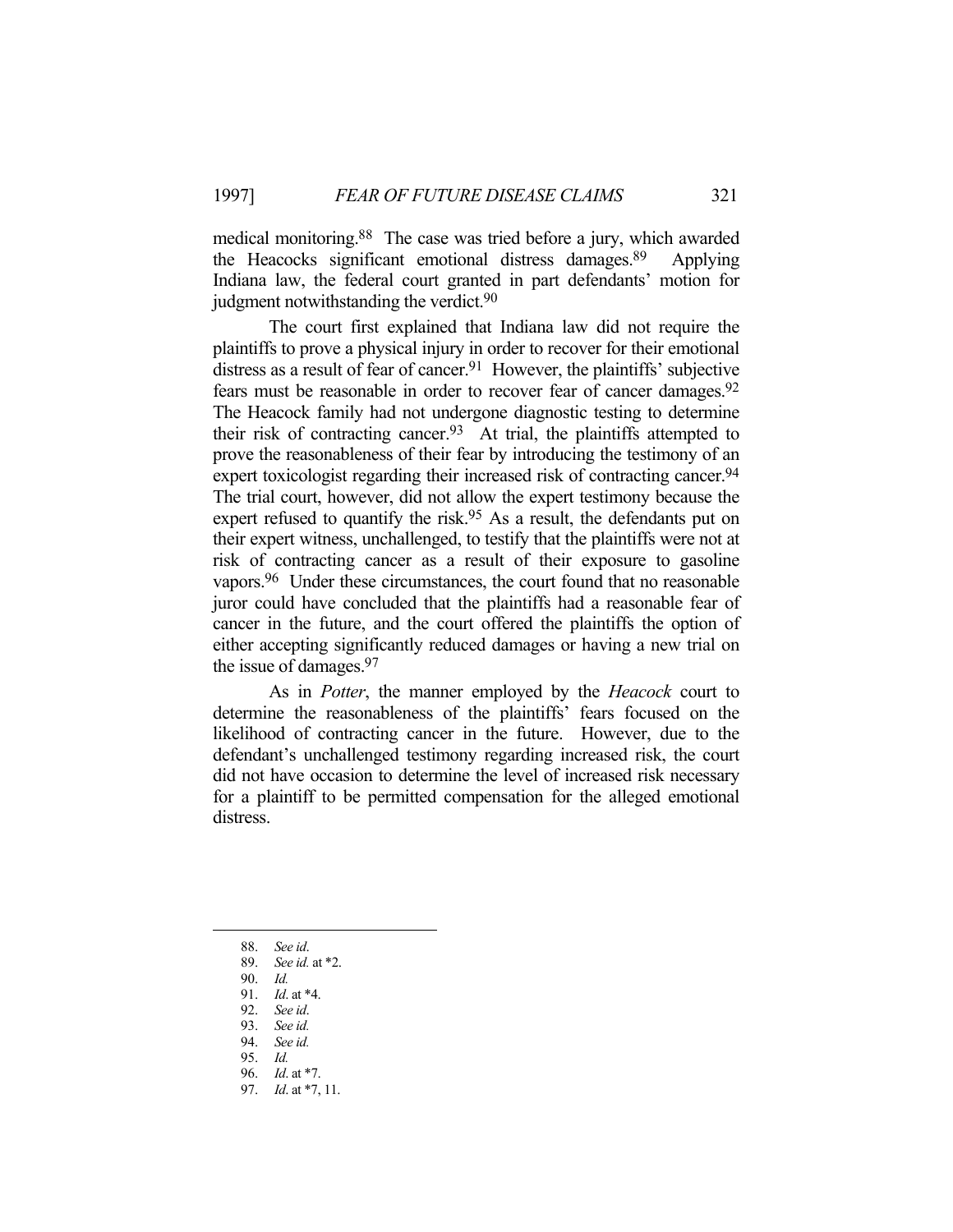# *C. Iowa*

 Iowa does recognize a cause of action for fear of future disease even absent present physical injury.98 In *Slaymaker v. Archer-Daniels-Midland Co.*, the Iowa Court of Appeals set forth the standard for asserting a fear of future disease cause of action.99 In that case, plaintiff demolition workers sued the owner of a demolished building as well as their employer alleging injuries resulting from asbestos exposure.100 Neither of the plaintiffs had suffered significant injury caused by the asbestos exposure.101 The court held that, "[t]o recover for fear of future injury, plaintiffs must show (1) they are aware they possess an increased statistical likelihood of physical injury and (2) from that knowledge there exists a reasonable apprehension which manifests itself in mental distress. The emotional distress must be so severe that a reasonable man or woman must not be expected to endure it."<sup>102</sup> The court then determined that the plaintiffs had not met that burden, having not established either the likelihood of developing the feared disease in the future or the severity of their mental distress.103

 The Iowa Court of Appeals did not clarify how significant the increased likelihood of physical injury must be in order to meet the first prong of the test (i.e. "more likely than not" or "51%" as in *Potter*). Thus, rather than measuring the reasonableness of the plaintiffs' fears solely in terms of objective likelihood, the Iowa Court of Appeals outlined a two-prong test combining some increase in risk with a more subjective test of the severity of the mental distress.<sup>104</sup>

### *D. Kentucky*

 An asbestos case caused Kentucky to face the issue of recovery for fear of disease in the absence of a present physical injury. In *Capital Holding Corp. v. Bailey*, a worker and his spouse sued a building owner for negligence and intentional infliction of emotional distress as a result of asbestos exposure sustained as the worker removed pipes and ducts

 <sup>98.</sup> *See* Slaymaker v. Archer-Daniels-Midland Co., 540 N.W. 2d 459, 460 (Iowa Ct. App. 1995).

 <sup>99.</sup> *Id.*

 <sup>100.</sup> *See id.*

 <sup>101.</sup> *See id*.

 <sup>102.</sup> *Id*. at 461 (citation omitted).

 <sup>103.</sup> *Id*. ("Instead, plaintiffs have merely testified to vague fears of developing cancer in the future. Such fears do not create an issue of material fact sufficient to withstand summary judgment.").

 <sup>104.</sup> *Id.* at 461.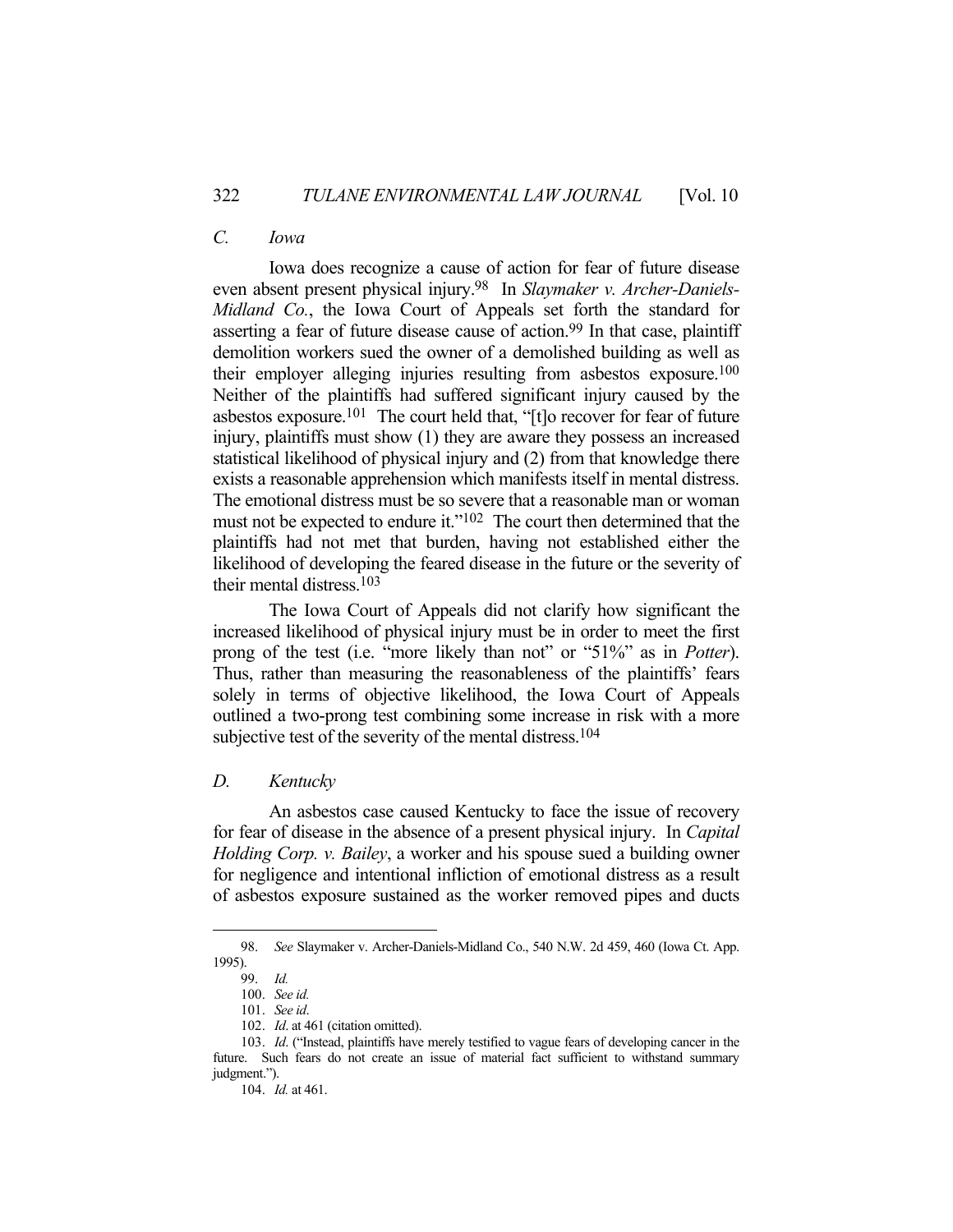from the building.105 The trial court granted summary judgment to the defendant but provided in its final order that the plaintiffs were not barred from bringing a later claim against the defendant if asbestos-related disease manifested itself.106 The Court of Appeals reversed.107

 The Kentucky Supreme Court then reversed the Court of Appeals, holding that no cause of action had accrued to sustain an award for either increased risk of disease or fear of disease.108 The cause of action for fear of cancer would not accrue until the plaintiffs had suffered a compensable injury or loss, or what the court called a "harmful change."109 However, "mere ingestion of a toxic substance does not constitute sufficient physical harm upon which to base a claim for damages."110 The court further refused to recognize any distinction between a cause of action for increased risk of cancer and a cause of action for fear of cancer, instead requiring that the plaintiff prove "some harmful result from the exposure" in order to state either claim.<sup>111</sup>

 Unlike the *Potter* court, Kentucky ultimately required a physical injury in order to sustain a cause of action for fear of cancer. Rather than treating fear of cancer or increased risk of cancer as separate claims for damages, however, Kentucky instead explained that a recovery for increased risk or fear of cancer should depend on the likelihood of the plaintiffs actually developing the disease.112 Therefore, the court reasoned, the more likely the occurrence of the disease, the more damages the jury should award in compensating for future physical pain and suffering, future loss of earning power, and future medical expenses.113

# *E. Louisiana*

 The law is settled in Louisiana that plaintiffs may recover for fear of future disease absent physical injury.114 In a recent Louisiana case

<u>.</u>

113. *Id*.

 <sup>105.</sup> Capital Holding Corp. v. Bailey, 873 S.W. 2d 187, 189-90 (Ky. 1994).

 <sup>106.</sup> *Id.* at 189.

 <sup>107.</sup> *Id*. at 190-91.

 <sup>108.</sup> *Id*. at 192.

 <sup>109.</sup> *Id*. at 193.

 <sup>110.</sup> *Id*. at 195.

 <sup>111.</sup> *Id*.

 <sup>112.</sup> *Id*.

 <sup>114.</sup> *See* Vallery v. Southern Baptist Hospital, 630 So. 2d 861, 866 (Kent. 1993) ("Mrs. Vallery's claim is one for negligent infliction of emotional distress unaccompanied by any physical injury. While recovery for such claims has been controversial or limited by special rules in some jurisdictions, it is well established in this state's caselaw." (citation omitted)).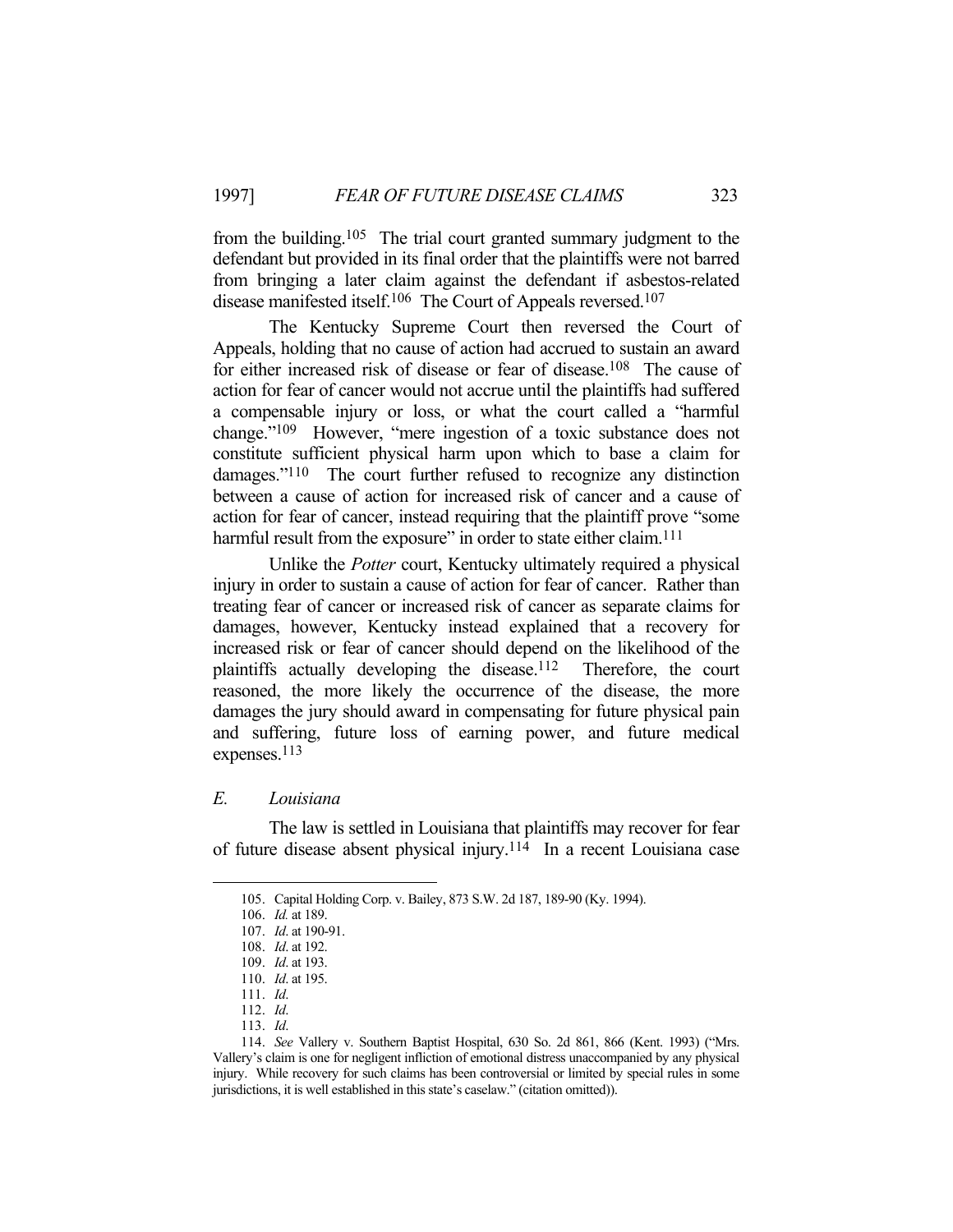dealing with the issue, however, the plaintiffs simply failed to introduce any evidence that they actually feared cancer.<sup>115</sup> In *Bartless v. Browning-Ferris Industries*, plaintiffs brought an action against the operators of a hazardous waste facility seeking an injunction and damages for negligent operation of the site.<sup>116</sup> The court rejected the plaintiffs' claim for fear of cancer because one plaintiff testified that he refused to fear cancer, another testified that he had no fear, and a third testified that she did fear cancer, but had not feared cancer before consulting her attorney and had never discussed this fear with her doctor on her many consultations.117

 The federal district court in Louisiana had occasion to discuss in more detail the state's test for fear of cancer in *Triche v. Overnite Transportation Co.*118 In that case, a drum of chemicals leaked from a truck and spewed onto the plaintiff, who was behind the truck in his car.119 The court upheld the claim of fear of cancer with respect to one of the plaintiffs, but denied the claim with respect to two others. 120 The court held that

> Damages awarded for this fear are considered compensation for the mental anxiety resulting from fear of developing that condition which the plaintiff endures on a daily basis. It is compensable even if the possibility of developing cancer is remote . . . . However, in order for a plaintiff to recover for 'fear of cancer' or 'cancerphobia,' the Court must find that the fear is (1) reasonable, (2) causally related to the defendant's negligence, and  $(3)$  a result of a present injury.<sup>121</sup>

 It is clear that the decision in *Triche* requiring a present physical injury conflicts with the decision in *Vallery*, which emphasizes that Louisiana requires no present physical injury in order to recover for negligent infliction of emotional distress in the form of fear of cancer. Both of the decisions, however, differ markedly from the *Potter* standard insofar as they do not implement the "more likely than not" standard of testing reasonableness.

 <sup>115.</sup> Bartlett v. Browning-Ferris Indus., Chem. Serv., Inc., 683 So. 2d 1319, 1320 (La. Ct. App. 1996).

 <sup>116.</sup> *Id.*

 <sup>117.</sup> *Id*. at 1322-23.

 <sup>118.</sup> No Civ. A. 95-0691, 1996 WL 396041 (E.D. La. July 12, 1996).

 <sup>119.</sup> *See id.* at \*1.

 <sup>120.</sup> *Id.* at \*15.

 <sup>121.</sup> *Id.* at \*14 (citation omitted).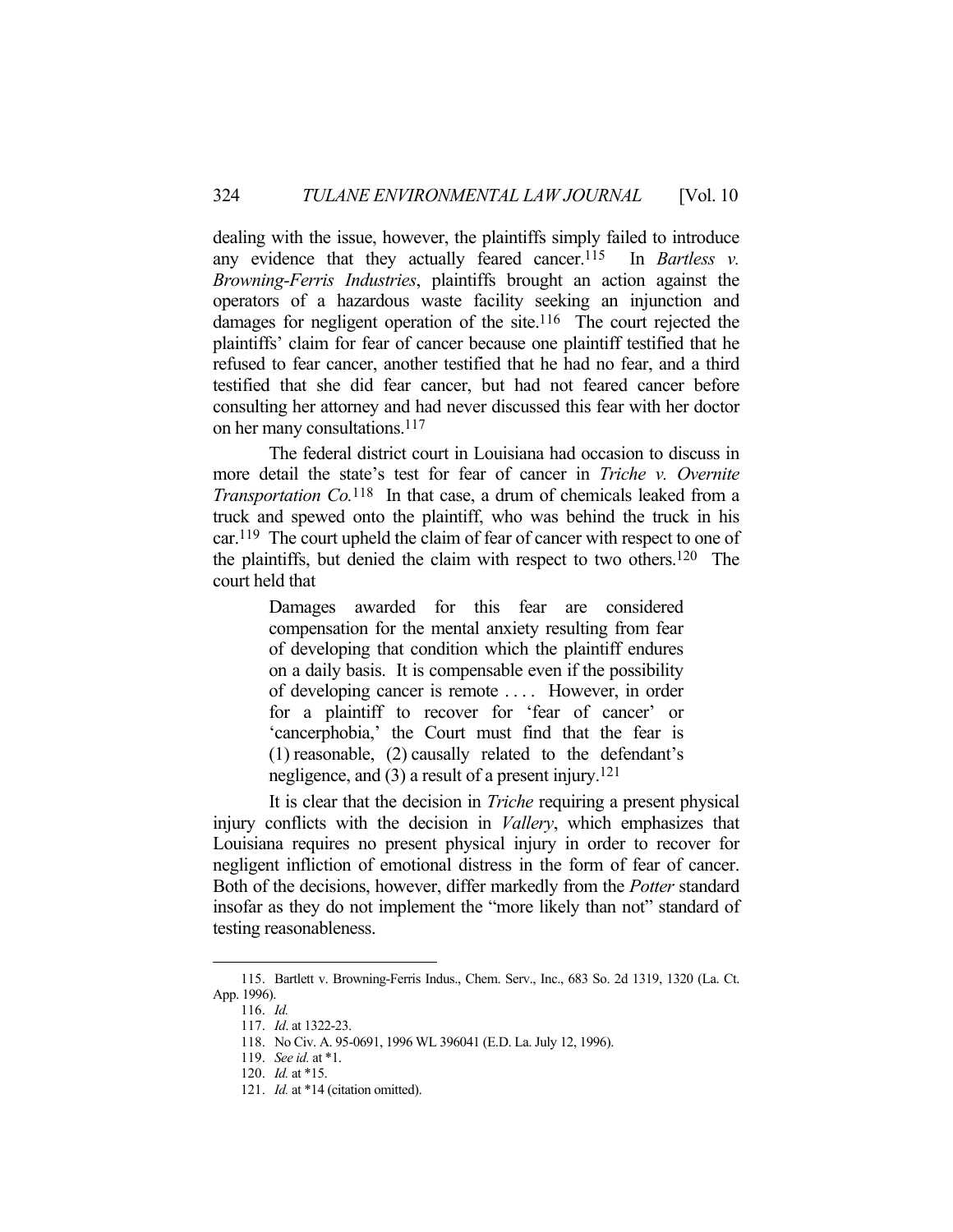# *F. Massachusetts*

 Massachusetts requires a physical injury in order to state a claim for negligent infliction of emotional distress. Of note, however, the case law indicates that the state allows a claim for increased risk of cancer if accompanied by physical injury, but will not recognize a claim for fear of cancer itself.122 In *Curran v. Massachusetts Turnpike Authority*, the plaintiffs sued to recover damages related to the contamination of the well water supply for their home.<sup>123</sup> In analyzing the plaintiffs' claim for emotional distress damages, the court first held that "[t]o recover for negligently inflicted emotional distress, a plaintiff must prove: (1) negligence; (2) emotional distress; (3) causation; (4) physical harm manifested by objective symptomatology; and (5) that a reasonable person would have suffered emotional distress under the circumstances of the case."124 The court did not fully grant the defendant's motion for summary judgment on the plaintiffs' emotional distress claims, but warned that

> Massachusetts does not allow recovery for emotional distress damages for fear of future injury .... Only where a plaintiff alleges emotional distress for an increased risk that a disease will occur from the same disease process from which she or he currently suffers can there be recovery of damages for future injury. In other words, where a plaintiff claims a present physical injury which increases his susceptibility, he may recover for mental anguish and fear of developing cancer in the future.125

 Thus, Massachusetts seems to have chosen a standard that differs from most jurisdictions, which are beginning to allow recovery for fear of future disease but which remain wary of the cause of action for increased risk of disease.

 <sup>122.</sup> *See* Curran v. Massachusetts Turnpike Auth., No. 923002A, 1995 WL 879865 at \*4. (Mass. June 6, 1994).

 <sup>123.</sup> *Id.* at \*1.

 <sup>124.</sup> *Id*. at \*4.

 <sup>125.</sup> *Id*. at \*5 (citations omitted).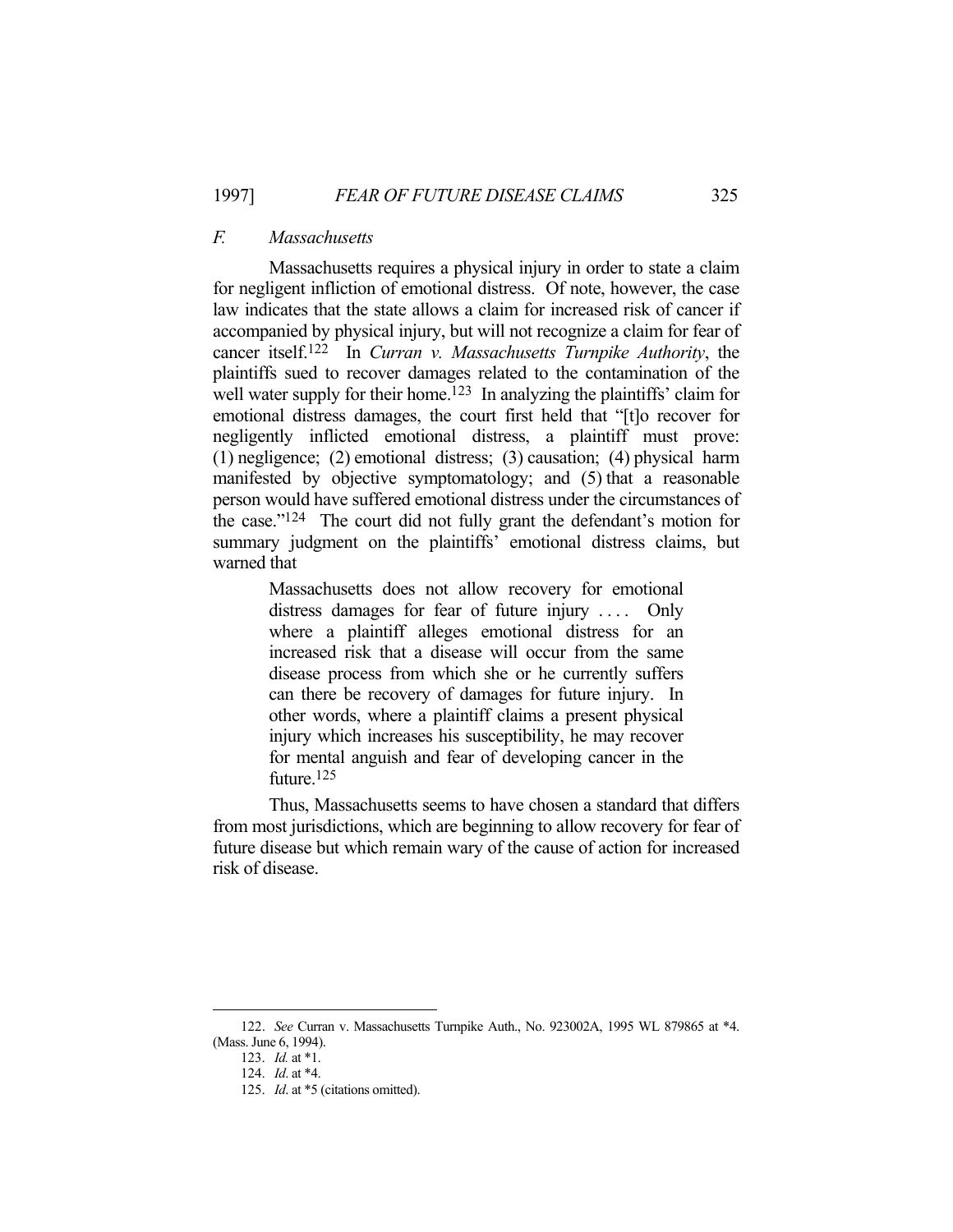# *G. Mississippi*

 Mississippi came close to setting a standard for recovery of fear of cancer damages in *Leaf River Forest Products, Inc. v. Ferguson*, 126 but fell just short of actually doing so. In that case, landowners filed suit against a paper mill claiming infliction of emotional distress and nuisance as a result of alleged dioxin contamination of the Leaf and Pascagoula Rivers.127 At trial, a jury found in favor of the Fergusons on their nuisance and emotional distress claims, and awarded \$3,000,000 in punitive damages.128 The Mississippi Supreme Court reversed and found in favor of the paper mill.129

 The Mississippi Supreme Court held that emotional distress based on fear of future disease "must await a manifestation of that illness *or* be supported by substantial exposure to the danger, *and* be supported by medical or scientific evidence so that there is a *rational basis* for the emotional fear."<sup>130</sup> It seems, then, that Mississippi has announced an either/or test for recovery for fear of future disease. Either a plaintiff has a present physical manifestation of the feared disease, in which case she can recover for fear of the disease, or the plaintiff can prove substantial exposure and medical evidence proving a "rational basis" for the fear. The court left undefined what kind of medical or scientific evidence would support a "rational basis" for a fear of disease. Also unclear is what kind of physical manifestation of illness is necessary to satisfy the first prong of the test. However, the Mississippi Supreme Court specifically allowed the plaintiffs to bring a later action against the defendants if physical manifestations of the feared illness did occur.<sup>131</sup>

#### *H. Missouri*

 Rather than using the *Potter* test for reasonableness of a plaintiff's fear of cancer, Missouri law examines whether the plaintiff's mental anguish resulting from fear of disease is "medically diagnosable and of sufficient severity to be medically significant."132 In *Thomas v. FAG Bearings Corp.,* plaintiffs alleged that the defendant had caused

 <sup>126. 662</sup> So. 2d. 648 (Miss. 1995). The court cautioned, "this Court has never allowed or affirmed a claim of emotional distress based on a fear of contracting a disease or illness in the future, however reasonable." *Id.* at 658.

 <sup>127.</sup> *See id.* at 650.

 <sup>128.</sup> *See id.*

 <sup>129.</sup> *Id.*

 <sup>130.</sup> *Id*.

 <sup>131.</sup> *Id*. at 657.

 <sup>132.</sup> Thomas v. FAG Bearings Corp., 846 F. Supp. 1400, 1405 (W.D. Mo. 1994).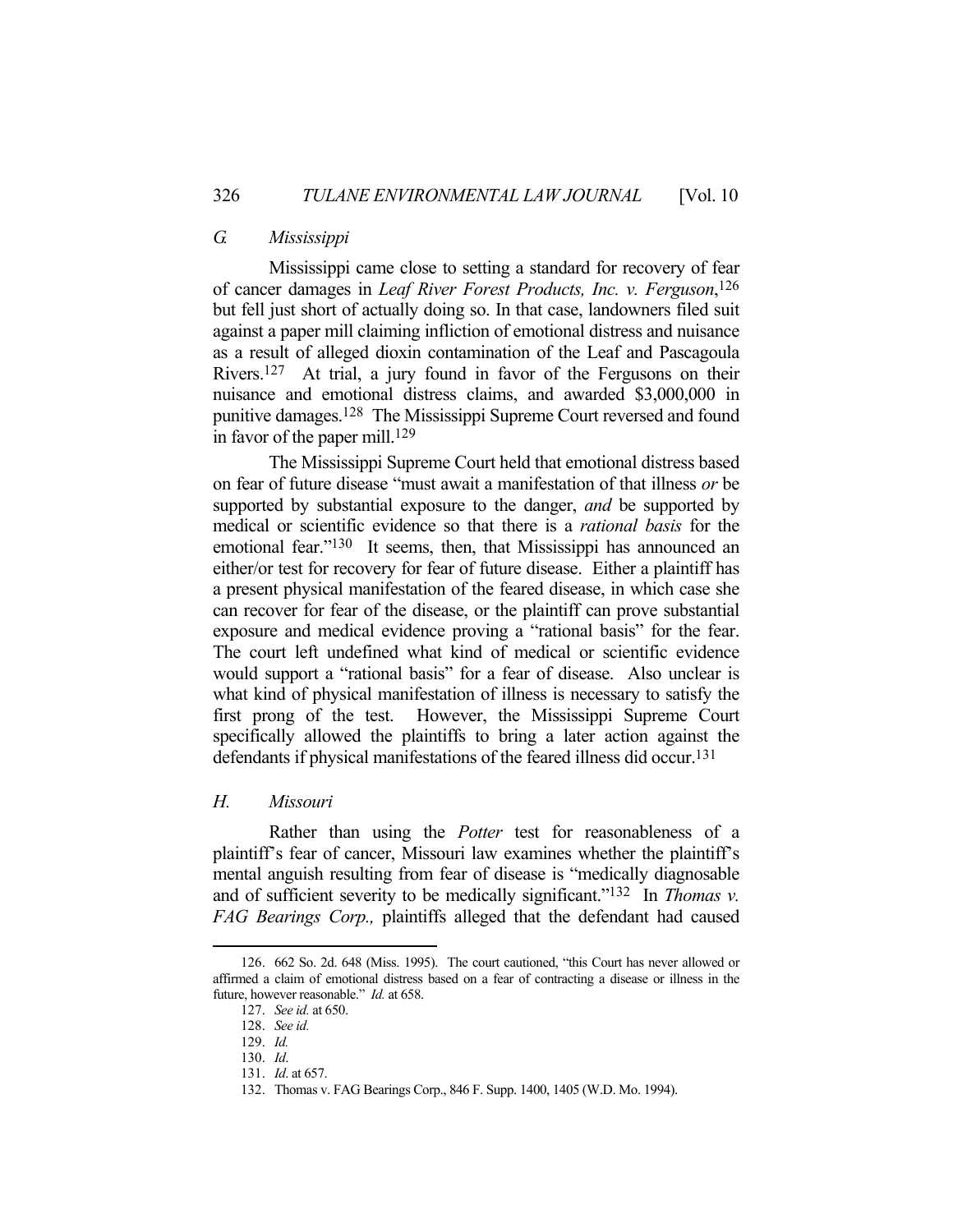them to be exposed to contaminated groundwater.133 The court granted summary judgment in favor of defendant on the cause of action for fear of cancer.134 The court explained that "[a] condition that is medically significant is one that is severe enough to require medical attention. 'Mere upset, dismay, humiliation, grief and anger' do not suffice."135 The plaintiffs could not meet this standard, largely because none of the plaintiffs had been treated by a health care professional for their mental suffering until the eve of the summary judgment motion and at the direction of their attorneys.<sup>136</sup>

 The danger of Missouri's test is that it allows plaintiffs to state a claim for fear of disease if they can find a health care professional in advance of trial who is willing to say that they suffer a medically diagnosable and medically significant mental disorder. The Missouri test does not include any additional safeguards to prevent frivolous claims, such as an examination of the reasonableness or the genuineness of the alleged fear.

*I. Ohio* 

In *Day v. NLO*, plaintiff workers and visitors at a nuclear weapons components manufacturing plant brought a class action against the manufacturer alleging exposure to radiation.137 The plaintiffs claimed physical harm in the form of increased risk of disease, emotional distress over the increased risk of disease, and disease itself. 138 With regard to their emotional distress claims, the court first noted that plaintiffs with a present physical injury need not prove that their emotional distress is severe and debilitating in order to recover.139 Moreover, if plaintiffs could prove that they were exposed to a "sufficiently high dose of radiation," the exposure itself would constitute a physical injury for purposes of recovering for emotional distress.140 The court explained:

> So, even though the Plaintiffs may not assert a cause of action for actual cancer, they must prove that on account of their exposure to high doses of radiation, they have

 <sup>133.</sup> *Id.* at 1404.

 <sup>134.</sup> *Id.* at 1401.

 <sup>135.</sup> *Id*. at 1406 (citations omitted).

 <sup>136.</sup> *Id*. at 1407.

 <sup>137.</sup> Day v. NLO, 851 F. Supp. 869, 874-75 (S.D. Ohio 1994).

 <sup>138.</sup> *See id*. at 875.

 <sup>139.</sup> *Id*. at 877.

 <sup>140.</sup> *Id*. at 878.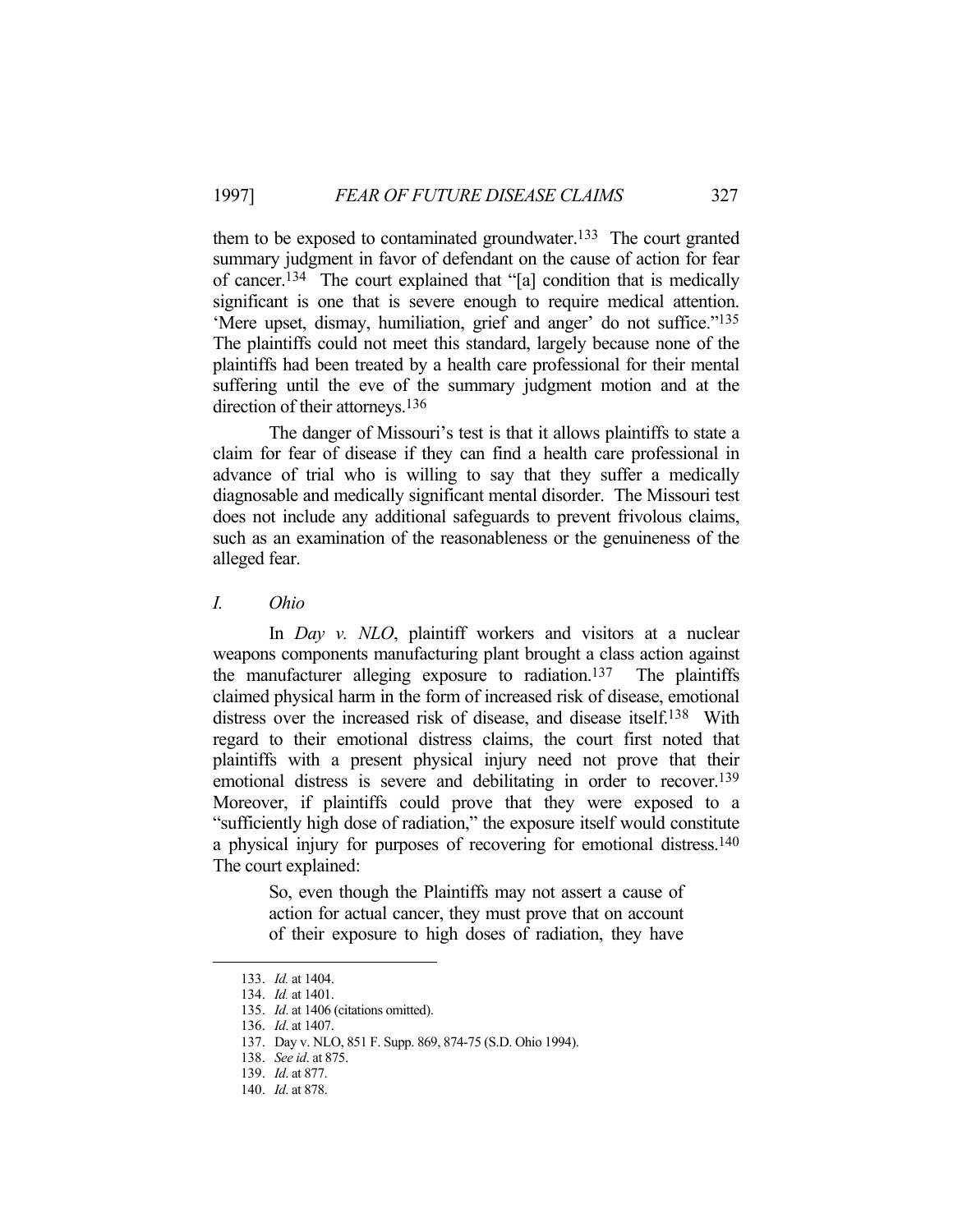experienced emotional distress in the form of a fear of cancer. They will be required to show that their apprehensions of developing cancer are reasonable. Consequently, the Plaintiffs must be allowed present evidence which includes the risk of cancer.141

Presumably, then, plaintiffs which could not show sufficient exposure to radiation to constitute a physical injury would be required to show that their emotional distress was severe and debilitating, in accord with previous Ohio law.142

 While the court did note that the plaintiffs must prove that their fear of cancer was reasonable and that evidence would thus be admitted regarding the risk of cancer, the court failed to set an objective level of risk at which the plaintiffs' fears would be reasonable per se. Thus, it remains unclear at what level of increased risk the plaintiffs' fears will become reasonable.

 Ohio's test thus differs significantly from the test set forth in *Potter*. While Ohio retained the physical injury requirement for parasitic emotional distress damages, it determined that exposure alone could constitute the physical injury.143 In addition to the physical injury requirement, Ohio added a reasonableness requirement based on increased risk, but failed to specify the level of risk at which the fear of cancer becomes reasonable. Absent physical injury, rather than relying on the objective likelihood that the feared disease would manifest itself, Ohio appears to rely solely on the subjective analysis of severity.

#### *J. New York*

 Two recent asbestos exposure cases illustrate New York's stance regarding emotional distress damages for fear of disease. In *Wolff v. A-One Oil, Inc.*, the defendant appealed a denial of its motion for partial summary judgment as to the plaintiffs' claims for fear of cancer.<sup>144</sup> The court outlined the New York test for fear of cancer recovery, stating,

> Under the prevailing case law, in order to maintain a cause of action for 'fear of [developing] cancer' following exposure to a toxic substance like asbestos, a plaintiff must establish both that he was in fact exposed to the

 <sup>141.</sup> *Id*. (citations omitted).

 <sup>142.</sup> *See* Paugh v. Hanks, 451 N.E. 2d 759 (1983).

 <sup>143.</sup> *Day*, 851 F. Supp. at 878.

 <sup>144.</sup> Wolff v. A-One Oil, Inc., 627 N.Y.S. 2d 788, 789 (App. Div. 1995).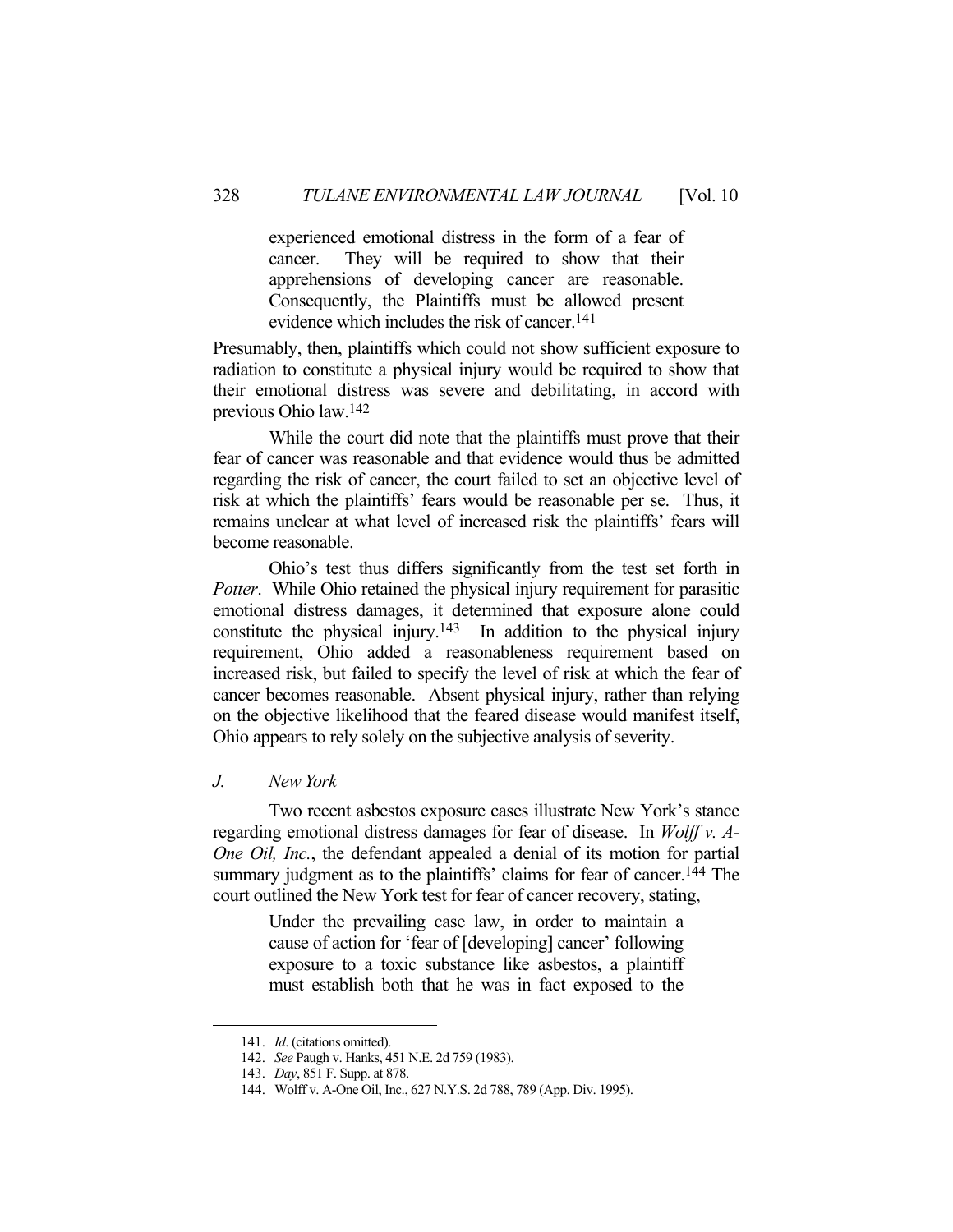disease-causing agent and that there is a 'rational basis' for his fear of contracting the disease. This 'rational basis' has been construed to mean the clinically demonstrable presence of asbestos fibers in the plaintiff's body, or some indication of asbestos-induced disease (i.e. some physical manifestation of asbestos contamination).145

The court found that the plaintiffs had not demonstrated any asbestos contamination, and therefore dismissed their fear of cancer cause of action.146 However, like many other jurisdictions, the court circumvented the single action rule by specifically allowing the plaintiffs to bring a later cause of action against the defendants should they develop physical manifestations of asbestos contamination in the future. 147

 Thus, unlike jurisdictions which have held that pleural thickening is not a compensable injury for purposes of emotional distress damages, New York's "rational basis" test would appear to allow fear of cancer claims in the presence of pleural thickening. In cases where there is no other explanation for change in the lining of the lungs, the thickening would appear to constitute a physical manifestation of asbestos contamination.

 In another New York asbestos case, however, the Appellate Division described the test to recover fear of cancer damages quite differently.148 The court in *Doner v. Ed Adams Contracting, Inc.* stated that

> Recovery for negligent infliction of 'purely mental suffering' is permitted when the circumstances of the case provide a guarantee of the genuineness of the claim but only if the alleged emotional distress is reasonable, given the situation presented. Mental anxiety occasioned by the fear of developing a disease is not considered reasonable unless there is, at the very least, some evidence substantiating both actual exposure to the disease-causing agent, and a likelihood of contracting the disease as a result.149

 <sup>145.</sup> *Id.* (citations omitted).

 <sup>146.</sup> *Id.*

 <sup>147.</sup> *Id.* at 790.

 <sup>148.</sup> *See* Doner v. Ed Adams Contracting, Inc., 208 A.2d 1072, 1073 (N.Y. App. Div. 1994).

 <sup>149.</sup> *Id*. (citations omitted).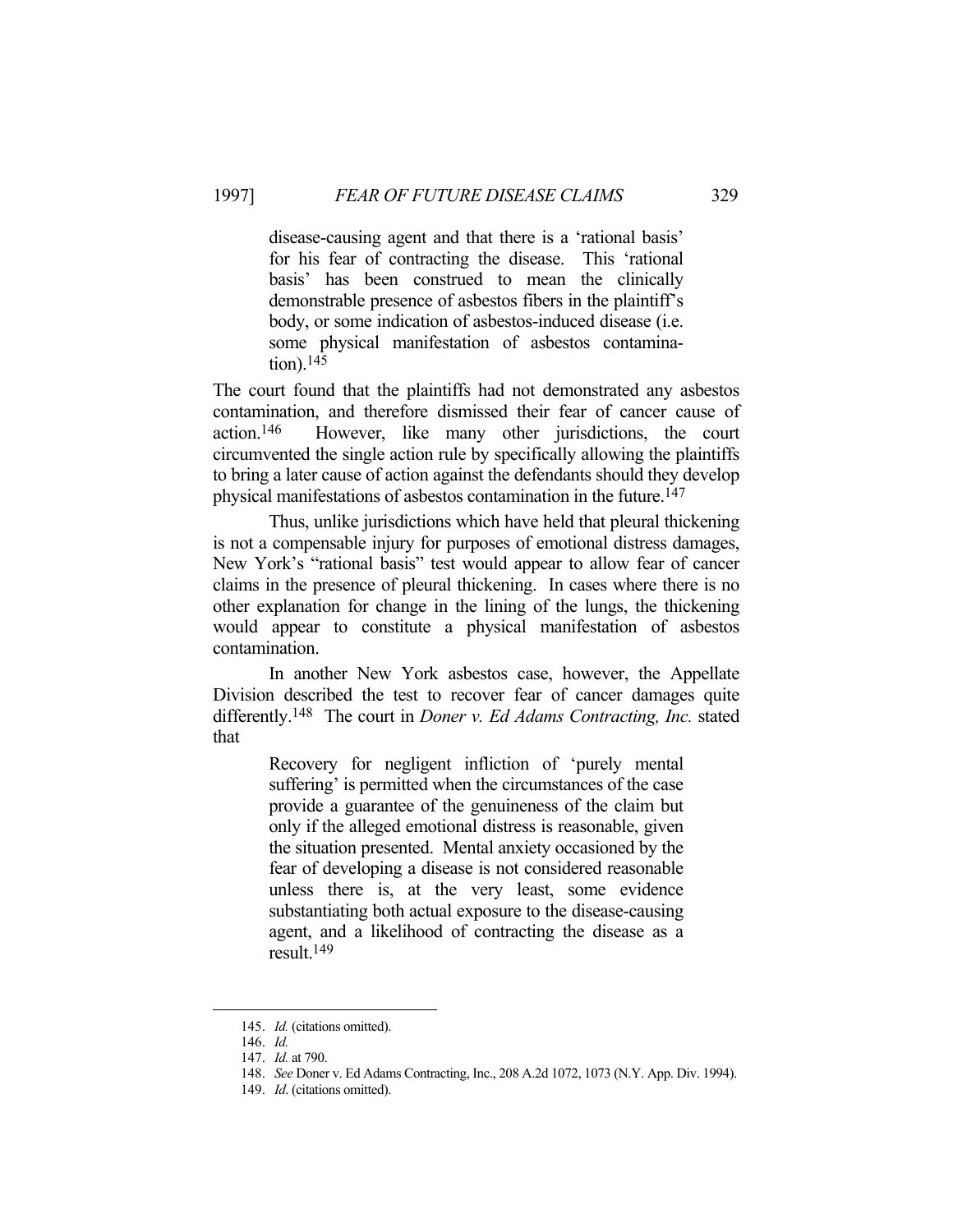The court went on to focus specifically on the likelihood of the plaintiff contracting an asbestos-related disease as a result of his exposure, rather than on the factor the *Wolff* court found determinative—contamination of the lungs.150 The *Doner* court particularly noted that evidence of contamination is not enough to state a claim for fear of cancer if the plaintiff is not likely to suffer from cancer in the future.151

 The status of New York law regarding fear of cancer claims, then, is unclear in light of these conflicting opinions. While *Doner* appears disposed to a more *Potter*-esque test which evaluates reasonableness in terms of the likelihood of contracting disease (yet does not define the level of increased risk at which the fear of cancer becomes reasonable), *Wolff* uses an objective physical injury test which defines physical injury as mere evidence of "contamination." Because *Doner* does not determine how likely the cancer must be in order to state a claim for fear of disease, and because the physical injury test in *Wolff* is less stringent than that imposed by many jurisdictions, it becomes unclear which test is more exacting and which will survive the increasing number of fear of cancer claims.

### *K. Pennsylvania*

 Joining Delaware, Pennsylvania recently adopted the separate disease rule in lieu of the single action rule in asbestos cases.152 In other words, plaintiffs who bring a cause of action for exposure to asbestos but do not suffer from a present physical injury are not precluded from suing the same defendant at a later date if a physical injury proximately caused by the exposure manifests itself.153 As a result, the Superior Court of Pennsylvania ruled in 1993 that claims for increased risk and fear of cancer would no longer form a basis for recovery in asbestos cases in which cancer was not present.<sup>154</sup>

 The Supreme Court of Pennsylvania had occasion to review that holding in *Simmons v. Pacor, Inc.*155 The Supreme Court affirmed the Superior Court's ruling that asymptomatic pleural thickening was not a compensable injury and that plaintiffs could therefore not recover for their emotional distress.156 The court declined to accept plaintiffs'

 <sup>150.</sup> *Id.*

 <sup>151.</sup> *Id.*

 <sup>152.</sup> *See* Marinari v. Asbestos Corp., Ltd., 612 A. 2d 1021, 1028 (Pa. Super. Ct. 1992).

 <sup>153.</sup> *See id.*

 <sup>154.</sup> Giffear v. Johns-Manville Corp., 632 A. 2d 880, 888 (Pa. Super. Ct. 1993).

 <sup>155. 674</sup> A.2d 232 (Pa. 1996).

 <sup>156.</sup> *Id.* at 238-39.